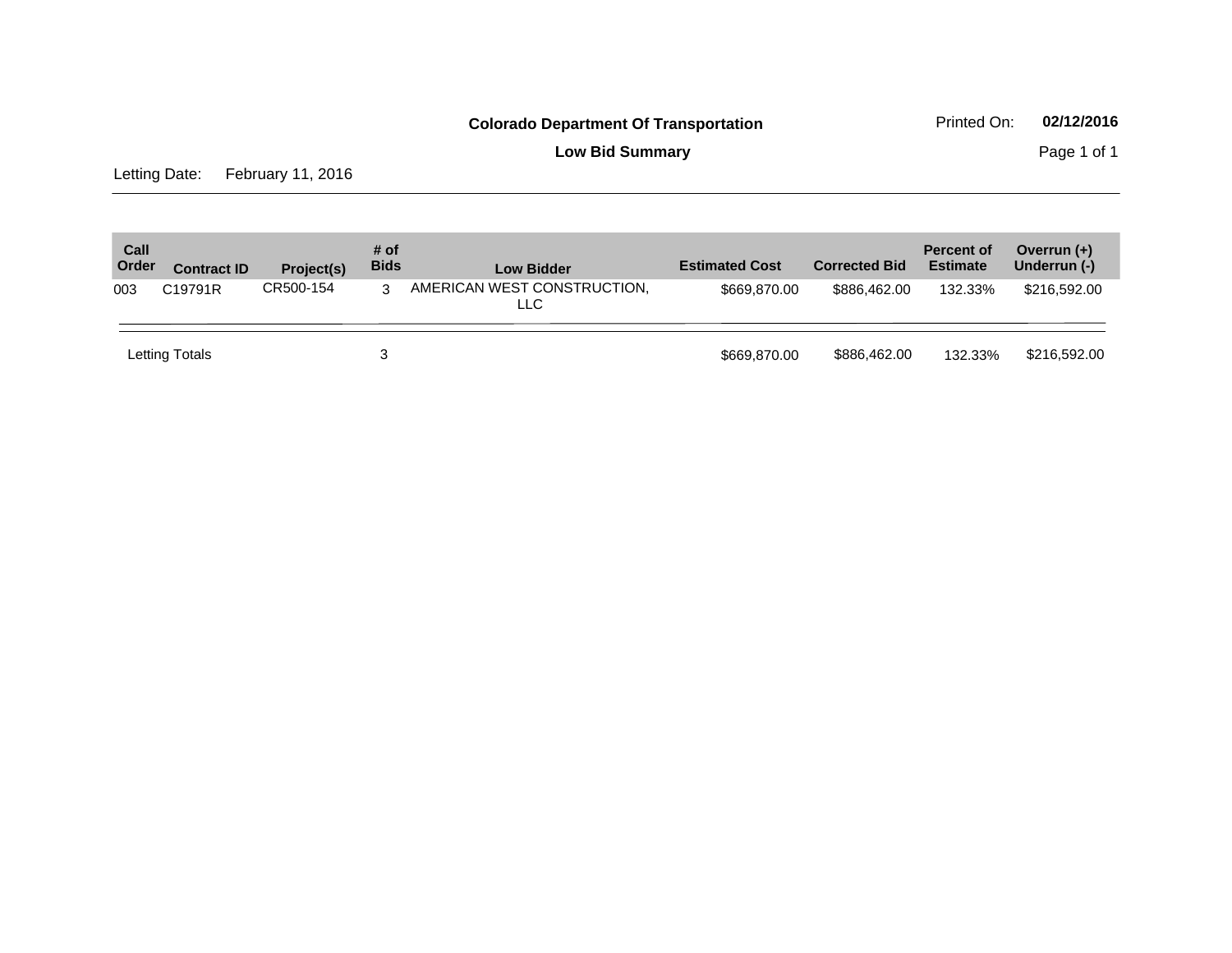| <b>Colorado Department Of Transportation</b>                          |                                                           |                                                                   |                                    |                       | Printed On:      | 02/12/2016                          |                                      |  |
|-----------------------------------------------------------------------|-----------------------------------------------------------|-------------------------------------------------------------------|------------------------------------|-----------------------|------------------|-------------------------------------|--------------------------------------|--|
|                                                                       |                                                           |                                                                   |                                    | <b>Vendor Ranking</b> |                  |                                     | Page 1 of 1                          |  |
| Letting No:                                                           | 20160211                                                  |                                                                   | Contract ID:                       | C19791R               |                  | Project(s): CR500-154               |                                      |  |
| Letting Date:                                                         | February 11, 2016                                         |                                                                   |                                    |                       |                  |                                     |                                      |  |
| Letting Time:                                                         | 10:00 AM                                                  | Region:<br>5<br>Contract Time: 11/18/16 COMPLETION<br><b>DATE</b> |                                    | Counties: ARCHULETA   |                  |                                     |                                      |  |
| <b>Contract Description:</b><br>Sub-Account 19791<br>Length 0.50 Mile | Project No. C R500-154<br><b>Type Culvert Replacement</b> | Project Name US 160 MM 136.61 Culvert Replacement                 |                                    |                       |                  |                                     |                                      |  |
| Rank                                                                  | <b>Vendor ID</b>                                          |                                                                   | <b>Vendor Name</b>                 |                       | <b>Total Bid</b> | <b>Percent Of</b><br><b>Low Bid</b> | <b>Percent Of</b><br><b>Estimate</b> |  |
| 0                                                                     | -EST-                                                     | <b>Engineer's Estimate</b>                                        |                                    |                       | \$669,870.00     | 75.57%                              | 100.00%                              |  |
| 1                                                                     | 1282A<br>AMERICAN WEST CONSTRUCTION, LLC                  |                                                                   | \$886,462.00<br>100.00%<br>132.33% |                       |                  |                                     |                                      |  |

2 866A AUI, INC \$1,078,746.06 121.69% 161.04% 3 055A TRICON 2, LLC 3 2 2 3 25,000.00 141.57% 187.35%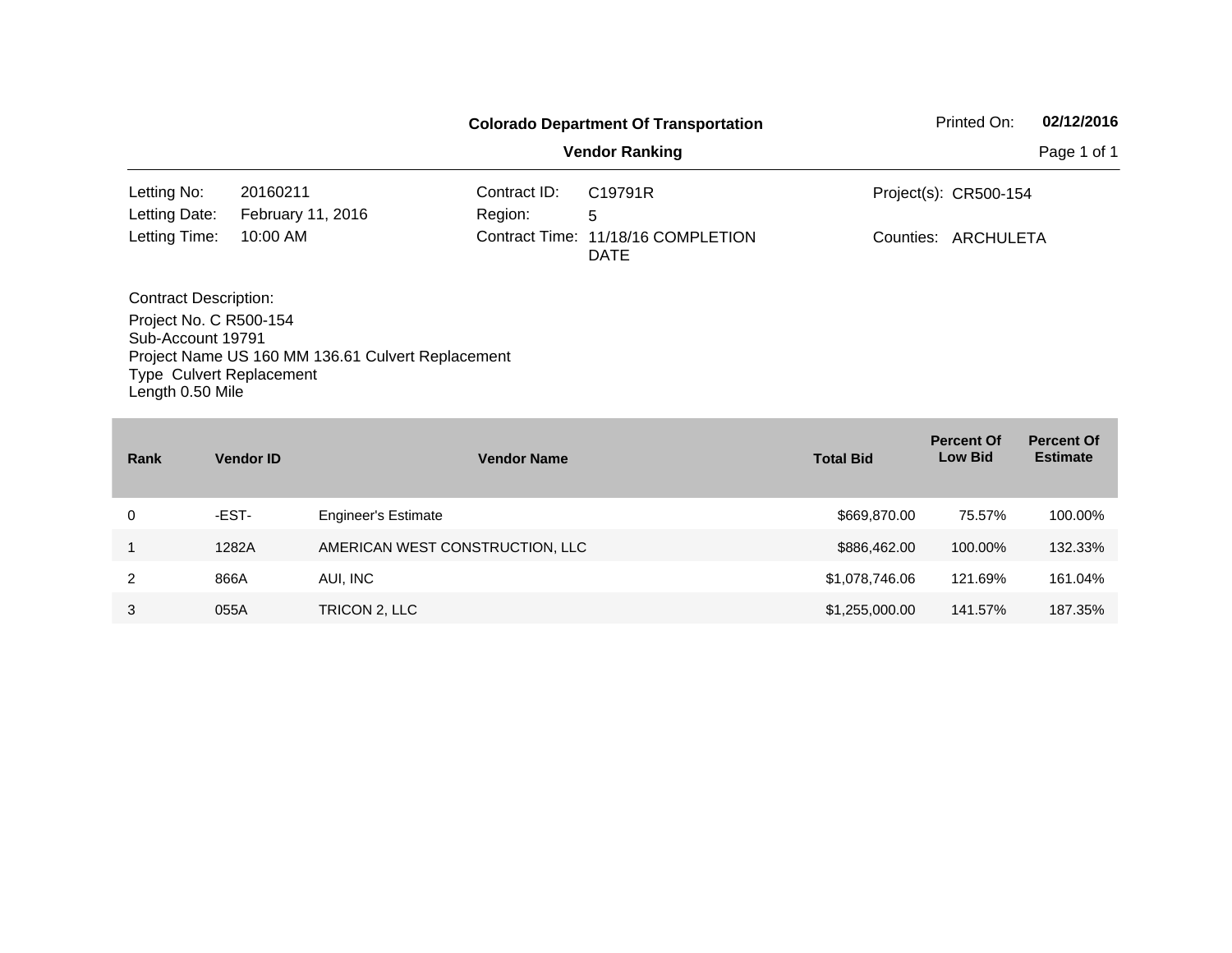| <b>Tabulation of Bids</b>                     |                                           |                    |                                        |  |                                         |                    |                                           |                     |                                                                 | Page 1 of 10        |                          |           |  |
|-----------------------------------------------|-------------------------------------------|--------------------|----------------------------------------|--|-----------------------------------------|--------------------|-------------------------------------------|---------------------|-----------------------------------------------------------------|---------------------|--------------------------|-----------|--|
| Letting No:<br>Letting Date:<br>Letting Time: | 20160211<br>February 11, 2016<br>10:00 AM |                    |                                        |  | Contract ID:<br>C19791R<br>Region:<br>5 |                    |                                           |                     | Counties: ARCHULETA                                             |                     |                          |           |  |
|                                               |                                           |                    |                                        |  |                                         |                    | $(0)$ -EST-<br><b>Engineer's Estimate</b> |                     | $(1)$ 1282A<br><b>AMERICAN WEST</b><br><b>CONSTRUCTION, LLC</b> |                     | (2) 866A<br>AUI, INC.    |           |  |
| <b>Item Code</b>                              |                                           | <b>Description</b> |                                        |  |                                         | Quantity           | <b>Unit Price</b>                         | <b>Amount</b>       | <b>Unit Price</b>                                               | <b>Amount</b>       | <b>Unit Price</b>        | Amount    |  |
| <b>SECTION:</b>                               | 0001                                      |                    | <b>ROADWAY</b>                         |  |                                         |                    |                                           |                     |                                                                 | LCC:                |                          |           |  |
| 201-00000 Clearing and Grubbing               |                                           |                    |                                        |  | 1.000                                   | L S                | 35,000.00000 35,000.00                    |                     | 10,000.00000                                                    | 10,000.00           | 6,086.00000              | 6,086.00  |  |
| 202-00035 Removal of Pipe                     |                                           |                    |                                        |  | 198.000                                 | LF                 |                                           | 125.00000 24,750.00 | 20.00000                                                        | 3,960.00            | 51.00000                 | 10,098.00 |  |
| 202-00220 Removal of Asphalt Mat              |                                           |                    |                                        |  | 175.000                                 | <b>SY</b>          | 15.00000                                  | 2,625.00            | 40.00000                                                        | 7,000.00            | 18.00000                 | 3,150.00  |  |
|                                               |                                           |                    | 202-00250 Removal of Pavement Marking  |  | 2,528.000                               | <b>SF</b>          | 2.50000                                   | 6,320.00            | 3.00000                                                         | 7,584.00            | 2.40000                  | 6,067.20  |  |
| 203-01500 Blading                             |                                           |                    |                                        |  |                                         | 15.000 HOUR        | 125.00000                                 | 1,875.00            | 190.00000                                                       | 2,850.00            | 111.00000                | 1,665.00  |  |
| 203-01565 Hydraulic Excavator                 |                                           |                    |                                        |  |                                         | 20.000 HOUR        | 165.00000                                 | 3,300.00            | 160.00000                                                       | 3,200.00            | 116.00000                | 2,320.00  |  |
| 203-01582 Truck (Dump)                        |                                           |                    |                                        |  |                                         | 20.000 HOUR        | 110.00000                                 | 2,200.00            | 105.00000                                                       | 2,100.00            | 103.00000                | 2,060.00  |  |
| 203-01594 Combination Loader                  |                                           |                    |                                        |  |                                         | <b>15.000 HOUR</b> | 115.00000                                 | 1,725.00            | 115.00000                                                       | 1,725.00            | 79.00000                 | 1,185.00  |  |
| 203-01597 Potholing                           |                                           |                    |                                        |  |                                         | 25.000 HOUR        | 450.00000                                 | 11,250.00           | 300.00000                                                       | 7,500.00            | 172.00000                | 4,300.00  |  |
|                                               |                                           |                    | 203-01622 Sweeping (With Pickup Broom) |  |                                         | 10.000 HOUR        | 175.00000                                 | 1,750.00            | 110.00000                                                       | 1,100.00            | 77.00000                 | 770.00    |  |
| 203-02330 Laborer                             |                                           |                    |                                        |  |                                         | 20.000 HOUR        | 45.00000                                  | 900.00              | 55.00000                                                        | 1,100.00            | 37,00000                 | 740.00    |  |
| 206-00000 Structure Excavation                |                                           |                    |                                        |  | 700.000                                 | <b>CY</b>          | 100.00000                                 | 70,000.00           |                                                                 | 65.00000 45,500.00  | 20.00000                 | 14,000.00 |  |
| 206-00050 Structure Backfill (Special)        |                                           |                    |                                        |  | 700.000                                 | CY                 |                                           | 80.00000 56,000.00  |                                                                 | 105.00000 73,500.00 | 90.00000                 | 63,000.00 |  |
| 206-01750 Shoring                             |                                           |                    |                                        |  | 1.000                                   | L S                | 45,000.00000 45,000.00                    |                     | 60,000.00000 60,000.00                                          |                     | 145,000.00000 145,000.00 |           |  |
|                                               |                                           |                    |                                        |  |                                         |                    |                                           |                     |                                                                 |                     |                          |           |  |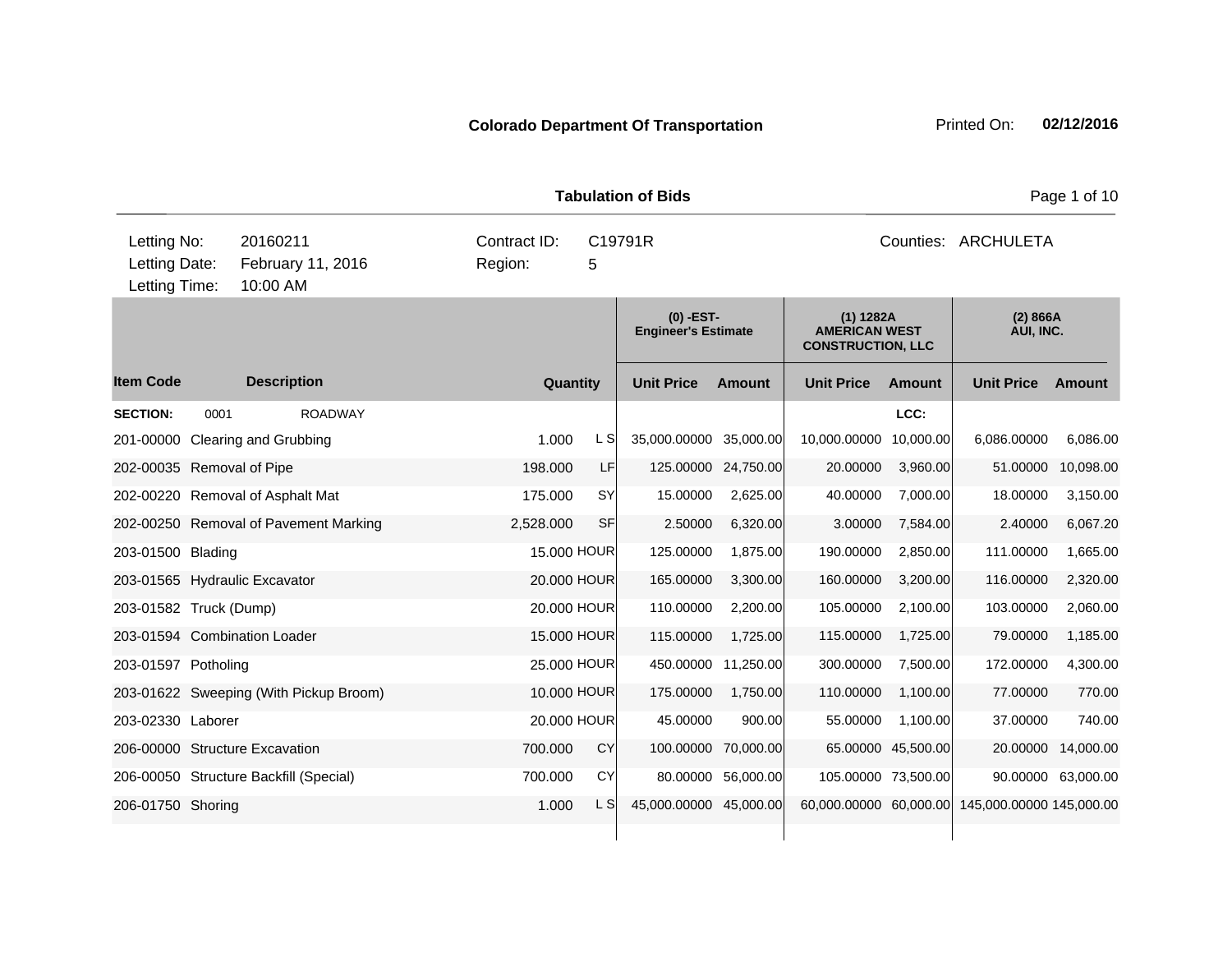|                                               |             |                                                    |                                         |            | <b>Tabulation of Bids</b>                 |               | Page 2 of 10                                                    |               |                       |           |  |
|-----------------------------------------------|-------------|----------------------------------------------------|-----------------------------------------|------------|-------------------------------------------|---------------|-----------------------------------------------------------------|---------------|-----------------------|-----------|--|
| Letting No:<br>Letting Date:<br>Letting Time: |             | 20160211<br>February 11, 2016<br>10:00 AM          | Contract ID:<br>C19791R<br>Region:<br>5 |            |                                           |               | Counties: ARCHULETA                                             |               |                       |           |  |
|                                               |             |                                                    |                                         |            | $(0)$ -EST-<br><b>Engineer's Estimate</b> |               | $(1)$ 1282A<br><b>AMERICAN WEST</b><br><b>CONSTRUCTION, LLC</b> |               | (2) 866A<br>AUI, INC. |           |  |
| <b>Item Code</b>                              |             | <b>Description</b>                                 | <b>Quantity</b>                         |            | <b>Unit Price</b>                         | <b>Amount</b> | <b>Unit Price</b>                                               | <b>Amount</b> | <b>Unit Price</b>     | Amount    |  |
| <b>SECTION:</b>                               | 0001        | <b>ROADWAY</b>                                     |                                         |            |                                           |               |                                                                 | LCC:          |                       |           |  |
| 207-00205 Topsoil                             |             |                                                    | 215.000                                 | CY         | 50.00000                                  | 10,750.00     | 27.00000                                                        | 5,805.00      | 8.00000               | 1,720.00  |  |
| 207-00210 Stockpile Topsoil                   |             |                                                    | 215.000                                 | CY         | 15.00000                                  | 3,225.00      | 20.00000                                                        | 4,300.00      | 8.00000               | 1,720.00  |  |
|                                               |             | 207-00310 Stockpile Wetland Topsoil                | 15.400                                  | CY         | 75.00000                                  | 1,155.00      | 30.00000                                                        | 462.00        | 43.00000              | 662.20    |  |
|                                               |             | 208-00002 Erosion Log (12 Inch)                    | 100.000                                 | LF         | 6.00000                                   | 600.00        | 5.00000                                                         | 500.00        | 9.00000               | 900.00    |  |
| 208-00020 Silt Fence                          |             |                                                    | 500.000                                 | LFI        | 2.50000                                   | 1,250.00      | 2.00000                                                         | 1,000.00      | 4.40000               | 2,200.00  |  |
|                                               |             | 208-00045 Concrete Washout Structure               |                                         | 1.000 EACH | 1,500.00000                               | 1,500.00      | 1,300.00000                                                     | 1,300.00      | 8,050.00000           | 8,050.00  |  |
|                                               |             | 208-00070 Vehicle Tracking Pad                     |                                         | 1.000 EACH | 2,000.00000                               | 2,000.00      | 1,400.00000                                                     | 1,400.00      | 9,154.00000           | 9,154.00  |  |
|                                               |             | 208-00103 Removal and Disposal of Sediment (Labor) | 20,000 HOUR                             |            | 50.00000                                  | 1,000.00      | 55.00000                                                        | 1,100.00      | 73.00000              | 1,460.00  |  |
|                                               | (Equipment) | 208-00105 Removal and Disposal of Sediment         | 10.000 HOUR                             |            | 90.00000                                  | 900.00        | 110.00000                                                       | 1,100.00      | 150.00000             | 1,500.00  |  |
| 208-00400 Water Control                       |             |                                                    | 1.000                                   | L S        | 20,000.00000                              | 20,000.00     | 15,000.00000 15,000.00                                          |               | 74,238.00000          | 74,238.00 |  |
| 210-00090 Reset Delineator                    |             |                                                    |                                         | 6.000 EACH | 20.00000                                  | 120.00        | 30.00000                                                        | 180.00        | 36.40000              | 218.40    |  |
| 210-01000 Reset Fence                         |             |                                                    | 100.000                                 | LF         | 25.00000                                  | 2,500.00      | 20.00000                                                        | 2,000.00      | 31.00000              | 3,100.00  |  |
| 210-02900 Relay Riprap                        |             |                                                    | 240.000                                 | CY         | 35.00000                                  | 8,400.00      | 50.00000                                                        | 12,000.00     | 25.00000              | 6,000.00  |  |
| 212-00006 Seeding (Native)                    |             |                                                    |                                         | 0.360 ACRE | 2,100.00000                               | 756.00        | 3,000.00000                                                     | 1,080.00      | 8,424.00000           | 3,032.64  |  |
|                                               |             |                                                    |                                         |            |                                           |               |                                                                 |               |                       |           |  |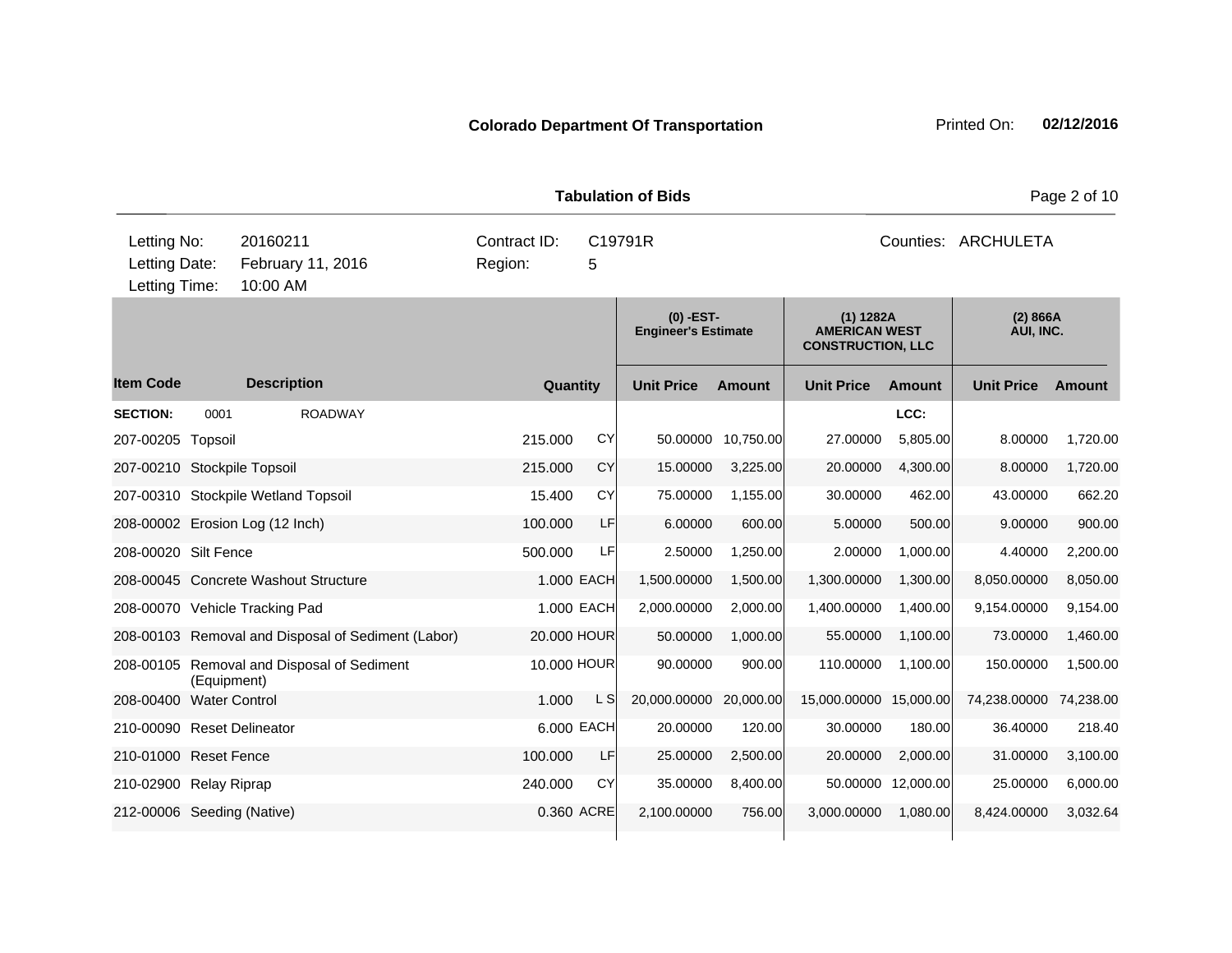|                                               |      |                      |                                                   |                         |             | <b>Tabulation of Bids</b>                 |                     |                                                                 |               |                        | Page 3 of 10 |  |
|-----------------------------------------------|------|----------------------|---------------------------------------------------|-------------------------|-------------|-------------------------------------------|---------------------|-----------------------------------------------------------------|---------------|------------------------|--------------|--|
| Letting No:<br>Letting Date:<br>Letting Time: |      | 20160211<br>10:00 AM | February 11, 2016                                 | Contract ID:<br>Region: | 5           | C19791R                                   |                     | Counties: ARCHULETA                                             |               |                        |              |  |
|                                               |      |                      |                                                   |                         |             | $(0)$ -EST-<br><b>Engineer's Estimate</b> |                     | $(1)$ 1282A<br><b>AMERICAN WEST</b><br><b>CONSTRUCTION, LLC</b> |               | (2) 866A<br>AUI, INC.  |              |  |
| <b>Item Code</b>                              |      | <b>Description</b>   |                                                   |                         | Quantity    | <b>Unit Price</b>                         | <b>Amount</b>       | <b>Unit Price</b>                                               | <b>Amount</b> | <b>Unit Price</b>      | Amount       |  |
| <b>SECTION:</b>                               | 0001 |                      | <b>ROADWAY</b>                                    |                         |             |                                           |                     |                                                                 | LCC:          |                        |              |  |
| 212-00028 Seeding (Wetlands)                  |      |                      |                                                   |                         | 0.020 ACRE  | 75,000.00000                              | 1,500.00            | 40,000.00000                                                    | 800.00        | 90,927.00000           | 1,818.54     |  |
| 212-00032 Soil Conditioning                   |      |                      |                                                   |                         | 0.360 ACRE  | 1,300.00000                               | 468.00              | 3,000.00000                                                     | 1,080.00      | 5,054.00000            | 1,819.44     |  |
| 213-00004 Mulching (Weed Free Straw)          |      |                      |                                                   |                         | 0.360 ACRE  | 2,000.00000                               | 720.00              | 3,000.00000                                                     | 1,080.00      | 8,424.00000            | 3,032.64     |  |
| 213-00061 Mulch Tackifier                     |      |                      |                                                   | 76.000                  | LB          | 8.00000                                   | 608.00              | 7.00000                                                         | 532.00        | 16.00000               | 1,216.00     |  |
| 214-01010 Brush Layer Cutting                 |      |                      |                                                   |                         | 50.000 EACH | 3.50000                                   | 175.00              | 7.00000                                                         | 350.00        | 36.00000               | 1,800.00     |  |
| 240-00000 Wildlife Biologist                  |      |                      |                                                   |                         | 40.000 HOUR | 350.00000                                 | 14,000.00           | 100.00000                                                       | 4,000.00      | 218.00000              | 8,720.00     |  |
|                                               |      |                      | 403-00720 Hot Mix Asphalt (Patching) (Asphalt)    | 76.000                  | <b>TON</b>  |                                           | 200.00000 15,200.00 | 500.00000                                                       | 38,000.00     | 414.00000              | 31,464.00    |  |
| 506-00412 Soil Riprap (12 Inch)               |      |                      |                                                   | 70.000                  | CY          |                                           | 180.00000 12,600.00 | 150.00000 10,500.00                                             |               | 209.00000 14,630.00    |              |  |
|                                               |      |                      | 603-01720 72 Inch Reinforced Concrete Pipe        | 176.000                 | LF          |                                           | 300.00000 52,800.00 | 1,050.00000 184,800.00                                          |               | 1,182.00000 208,032.00 |              |  |
|                                               |      |                      | 603-05072 72 Inch Reinforced Concrete End Section |                         | 2.000 EACH  | 2,500.00000                               | 5,000.00            | 5,000.00000 10,000.00                                           |               | 7,201.00000            | 14,402.00    |  |
|                                               |      |                      | 607-01000 Fence Barbed Wire with Metal Posts      | 290.000                 | LF          | 10.00000                                  | 2,900.00            | 10.00000                                                        | 2,900.00      | 10.00000               | 2,900.00     |  |
| 607-11525 Fence (Plastic)                     |      |                      |                                                   | 305.000                 | LF          | 5.00000                                   | 1,525.00            | 4.00000                                                         | 1,220.00      | 5.00000                | 1,525.00     |  |
| 620-00001 Field Office (Class 1)              |      |                      |                                                   |                         | 1.000 EACH  | 15,000.00000                              | 15,000.00           | 7,000.00000                                                     | 7,000.00      | 16,540.00000           | 16,540.00    |  |
| 620-00020 Sanitary Facility                   |      |                      |                                                   |                         | 1.000 EACH  | 2,700.00000                               | 2,700.00            | 600.00000                                                       | 600.00        | 605.00000              | 605.00       |  |
|                                               |      |                      |                                                   |                         |             |                                           |                     |                                                                 |               |                        |              |  |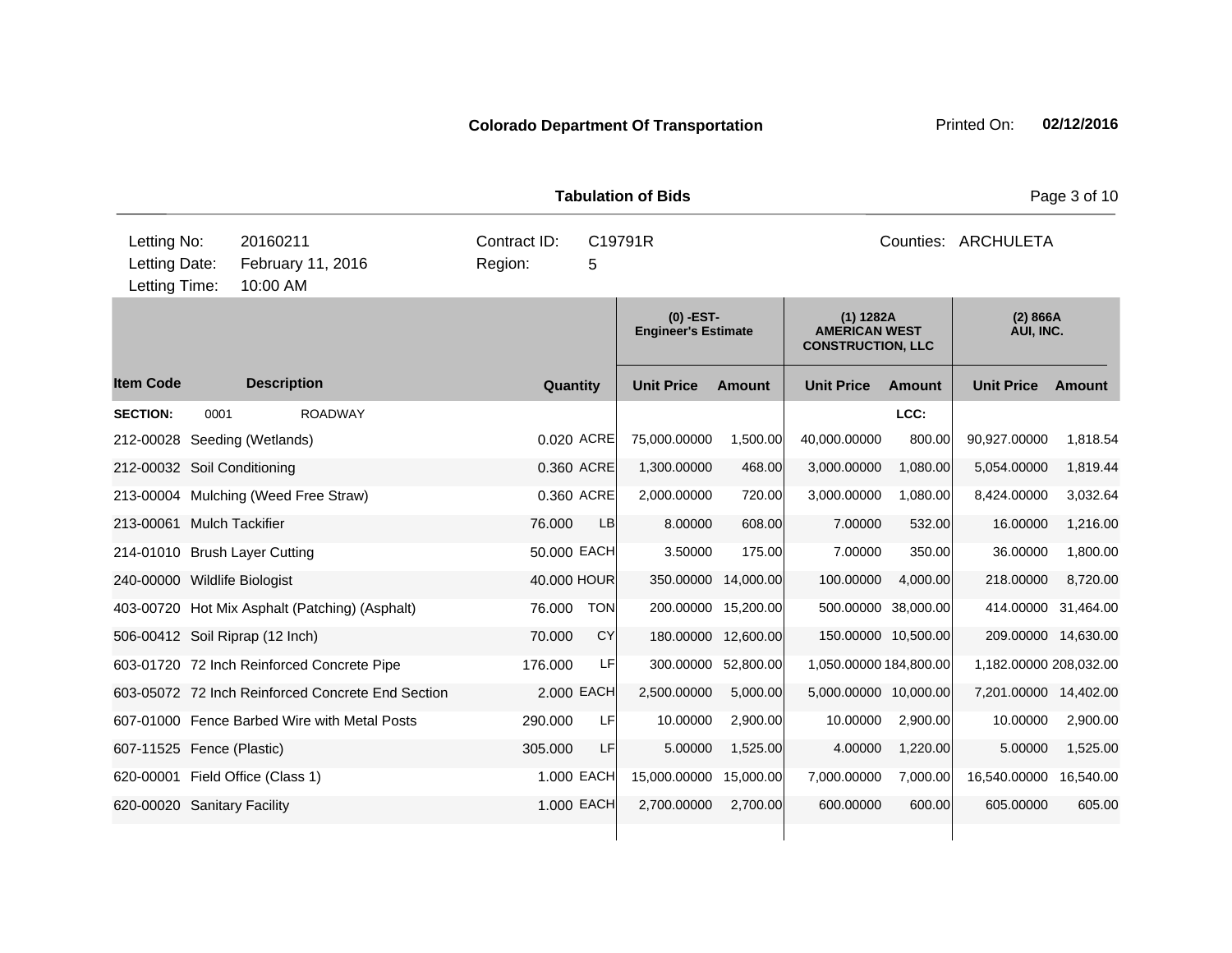| <b>Tabulation of Bids</b> |                                                                                                                       |                                                                          |  |              |             |                                           |               |                                                               | Page 4 of 10        |                          |                     |
|---------------------------|-----------------------------------------------------------------------------------------------------------------------|--------------------------------------------------------------------------|--|--------------|-------------|-------------------------------------------|---------------|---------------------------------------------------------------|---------------------|--------------------------|---------------------|
|                           | Letting No:<br>20160211<br>Contract ID:<br>Letting Date:<br>February 11, 2016<br>Region:<br>Letting Time:<br>10:00 AM |                                                                          |  |              | 5           | C19791R                                   |               | Counties: ARCHULETA                                           |                     |                          |                     |
|                           |                                                                                                                       |                                                                          |  |              |             | $(0)$ -EST-<br><b>Engineer's Estimate</b> |               | (1) 1282A<br><b>AMERICAN WEST</b><br><b>CONSTRUCTION, LLC</b> |                     | (2) 866A<br>AUI, INC.    |                     |
| <b>Item Code</b>          |                                                                                                                       | <b>Description</b>                                                       |  | Quantity     |             | <b>Unit Price</b>                         | <b>Amount</b> | <b>Unit Price</b>                                             | <b>Amount</b>       | <b>Unit Price</b>        | Amount              |
| <b>SECTION:</b>           | 0001                                                                                                                  | <b>ROADWAY</b>                                                           |  |              |             |                                           |               |                                                               | LCC:                |                          |                     |
| 621-00450 Detour Pavement |                                                                                                                       |                                                                          |  | 1,343.000    | SY          | 31.00000                                  | 41,633.00     | 34.00000                                                      | 45,662.00           |                          | 92.00000 123,556.00 |
|                           |                                                                                                                       | 625-00000 Construction Surveying                                         |  | 1.000        | $\lfloor$ S | 5,000.00000                               | 5,000.00      | 8,000.00000                                                   | 8,000.00            | 35,042.00000 35,042.00   |                     |
| 626-00000 Mobilization    |                                                                                                                       |                                                                          |  | 1.000        | L SI        | 52,000.00000                              | 52,000.00     | 190,000.00000 190,000.00                                      |                     | 100,000.00000 100,000.00 |                     |
|                           |                                                                                                                       | 626-01104 Public Information Services (Tier IV)                          |  | 1.000        | L SI        | 3,700.00000                               | 3,700.00      | 3,000.00000                                                   | 3,000.00            | 34,797.00000 34,797.00   |                     |
|                           |                                                                                                                       | 627-00005 Epoxy Pavement Marking                                         |  | 22.000       | GAL         | 350.00000                                 | 7,700.00      |                                                               | 610.00000 13,420.00 | 606.00000                | 13,332.00           |
|                           |                                                                                                                       | 627-00011 Pavement Marking Paint (Waterborne)                            |  | 32.000       | GAL         | 50.00000                                  | 1,600.00      | 200.00000                                                     | 6,400.00            | 119.00000                | 3,808.00            |
| 630-00000 Flagging        |                                                                                                                       |                                                                          |  | 720.000 HOUR |             | 28.00000                                  | 20,160.00     |                                                               | 22.00000 15,840.00  | 24.00000                 | 17,280.00           |
|                           |                                                                                                                       | 630-00007 Traffic Control Inspection                                     |  | 16.000       | <b>DAY</b>  | 100.00000                                 | 1,600.00      | 87.00000                                                      | 1,392.00            | 96.00000                 | 1,536.00            |
|                           |                                                                                                                       | 630-00012 Traffic Control Management                                     |  | 45.000       | DAY         | 600.00000                                 | 27,000.00     | 560.00000 25,200.00                                           |                     | 613.00000                | 27,585.00           |
|                           |                                                                                                                       | 630-80341 Construction Traffic Sign (Panel Size A)                       |  |              | 6.000 EACH  | 40.00000                                  | 240.00        | 6.00000                                                       | 36.00               | 6.00000                  | 36.00               |
|                           |                                                                                                                       | 630-80342 Construction Traffic Sign (Panel Size B)                       |  | 40.000 EACH  |             | 45.00000                                  | 1,800.00      | 12.00000                                                      | 480.00              | 13.00000                 | 520.00              |
|                           |                                                                                                                       | 630-80343 Construction Traffic Sign (Panel Size C)                       |  |              | 8.000 EACH  | 50.00000                                  | 400.00        | 12.00000                                                      | 96.00               | 13.00000                 | 104.00              |
|                           |                                                                                                                       | 630-80344 Construction Traffic Sign (Special)                            |  | 64.000       | <b>SF</b>   | 50.00000                                  | 3,200.00      | 7.00000                                                       | 448.00              | 8.00000                  | 512.00              |
|                           |                                                                                                                       | 630-80356 Advance Warning Flashing or Sequencing<br>Arrow Panel (A Type) |  |              | 2.000 EACH  | 1,200.00000                               | 2,400.00      | 290.00000                                                     | 580.00              | 319.00000                | 638.00              |
|                           |                                                                                                                       |                                                                          |  |              |             |                                           |               |                                                               |                     |                          |                     |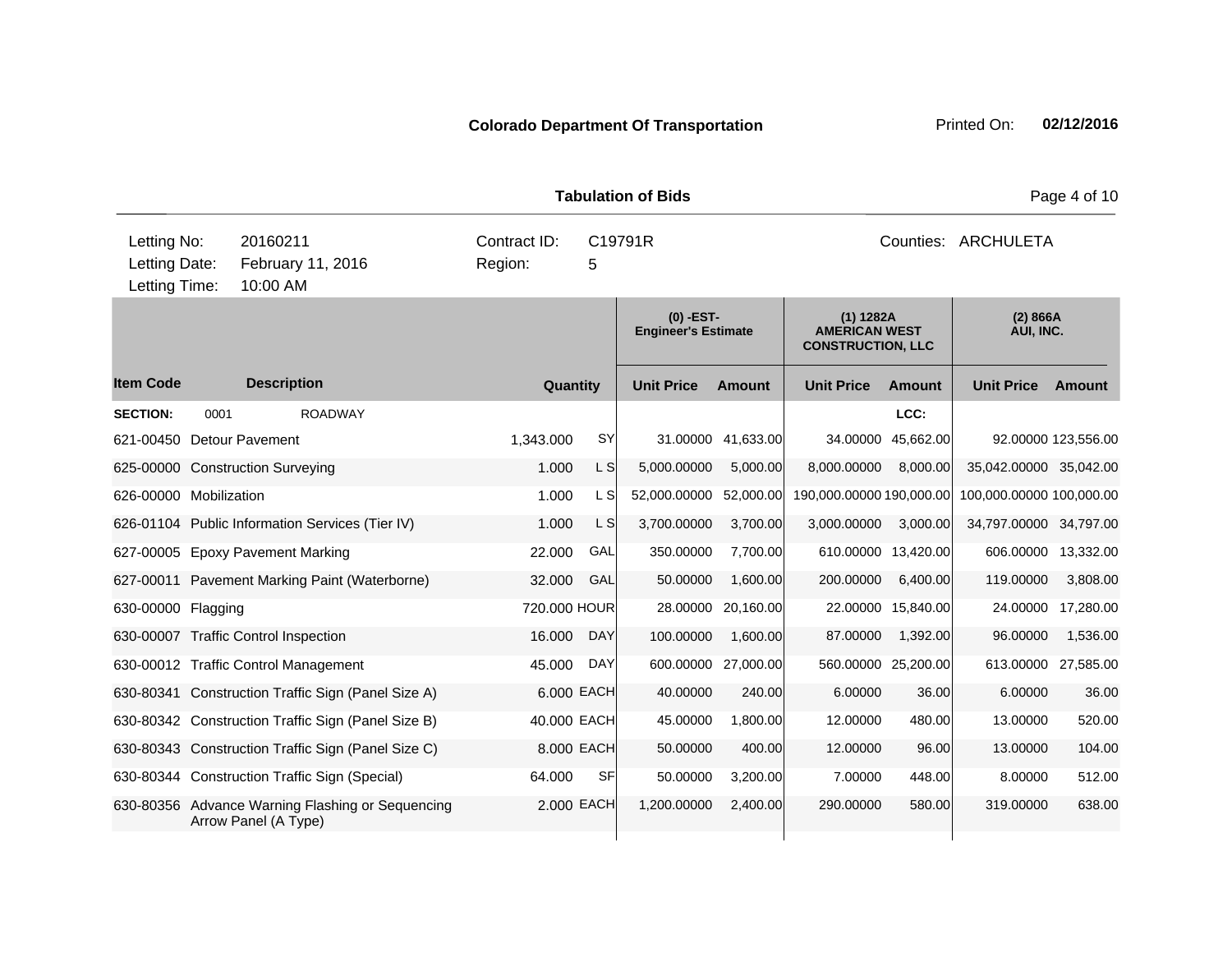|                                                                                            |                    |                              | <b>Tabulation of Bids</b>                 | Page 5 of 10                                                  |                             |  |  |  |  |
|--------------------------------------------------------------------------------------------|--------------------|------------------------------|-------------------------------------------|---------------------------------------------------------------|-----------------------------|--|--|--|--|
| Letting No:<br>20160211<br>Letting Date:<br>February 11, 2016<br>Letting Time:<br>10:00 AM |                    | Contract ID:<br>Region:<br>5 | C19791R                                   | Counties: ARCHULETA                                           |                             |  |  |  |  |
|                                                                                            |                    |                              | $(0)$ -EST-<br><b>Engineer's Estimate</b> | (1) 1282A<br><b>AMERICAN WEST</b><br><b>CONSTRUCTION, LLC</b> | (2) 866A<br>AUI, INC.       |  |  |  |  |
| em Code                                                                                    | <b>Description</b> | Quantity                     | <b>Unit Price</b><br><b>Amount</b>        | <b>Unit Price</b><br>Amount                                   | <b>Unit Price</b><br>Amount |  |  |  |  |
| <b>ECTION:</b><br>0001                                                                     | <b>ROADWAY</b>     |                              |                                           | LCC:                                                          |                             |  |  |  |  |

|                        |                                                               |                       | Lugniver o Louniale |                     | ___________________<br><b>CONSTRUCTION, LLC</b> |                    | . טוויוויווי      |                |
|------------------------|---------------------------------------------------------------|-----------------------|---------------------|---------------------|-------------------------------------------------|--------------------|-------------------|----------------|
| <b>Item Code</b>       | <b>Description</b>                                            | Quantity              | <b>Unit Price</b>   | Amount              | <b>Unit Price</b>                               | Amount             | <b>Unit Price</b> | Amount         |
| <b>SECTION:</b>        | 0001<br><b>ROADWAY</b>                                        |                       |                     |                     |                                                 | LCC:               |                   |                |
|                        | 630-80359 Portable Message Sign Panel                         | <b>DAY</b><br>136.000 | 65.00000            | 8,840.00            | 17.50000                                        | 2,380.00           | 19.00000          | 2,584.00       |
|                        | 630-80360 Drum Channelizing Device                            | 60.000 EACH           | 35.00000            | 2,100.00            | 12.00000                                        | 720.00             | 13.00000          | 780.00         |
|                        | 630-80363 Drum Channelizing Device (With Light)<br>(Flashing) | 10,000 EACH           | 50.00000            | 500.00              | 23.00000                                        | 230.00             | 26.00000          | 260.00         |
|                        | 630-80370 Concrete Barrier (Temporary)                        | LFI<br>520,000        | 30.00000            | 15,600.00           |                                                 | 65.00000 33,800.00 | 52,00000          | 27,040.00      |
|                        | 630-80380 Traffic Cone                                        | 50.000 EACH           | 10.00000            | 500.00              | 2.00000                                         | 100.00             | 1.30000           | 65.00          |
| 630-85011              | Impact Attenuator (Temporary)                                 | <b>DAY</b><br>245,000 |                     | 130.00000 31,850.00 | 6.00000                                         | 1,470.00           | 26.00000          | 6,370.00       |
| <b>Section Totals:</b> |                                                               |                       |                     | \$669,870.00        |                                                 | \$886,462.00       |                   | \$1,078,746.06 |
|                        | <b>Contract Grand Totals</b>                                  |                       |                     | \$669,870.00        |                                                 | \$886,462.00       |                   | \$1,078,746.06 |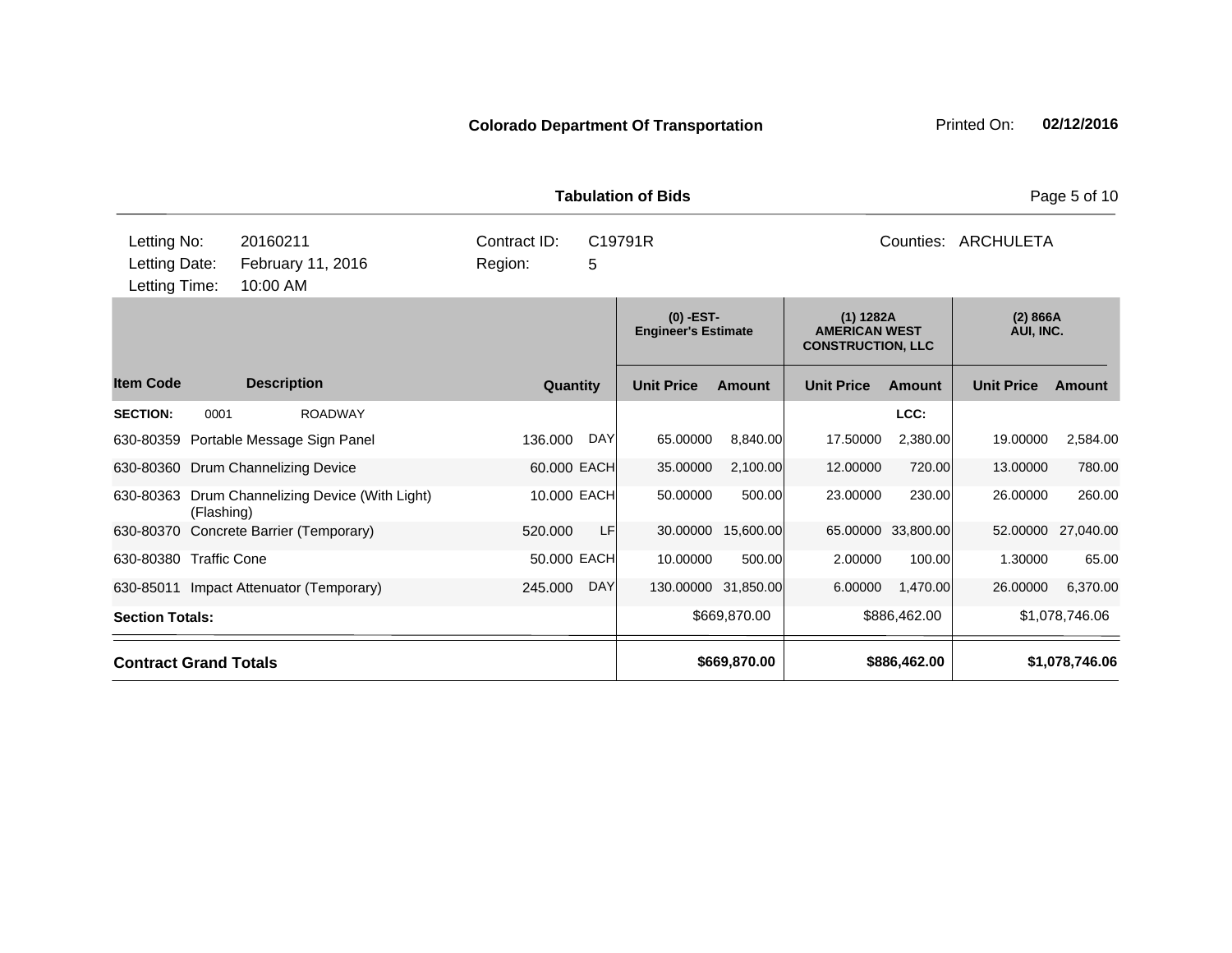|                                               |      |                                           |                         |             | Page 6 of 10 |                                    |                      |                   |               |                     |               |
|-----------------------------------------------|------|-------------------------------------------|-------------------------|-------------|--------------|------------------------------------|----------------------|-------------------|---------------|---------------------|---------------|
| Letting No:<br>Letting Date:<br>Letting Time: |      | 20160211<br>February 11, 2016<br>10:00 AM | Contract ID:<br>Region: |             | 5            | C19791R                            |                      |                   |               | Counties: ARCHULETA |               |
|                                               |      |                                           |                         |             |              | $(3)$ 055A<br><b>TRICON 2, LLC</b> |                      |                   |               |                     |               |
| <b>Item Code</b>                              |      | <b>Description</b>                        |                         | Quantity    |              | <b>Unit Price</b>                  | <b>Amount</b>        | <b>Unit Price</b> | <b>Amount</b> | <b>Unit Price</b>   | <b>Amount</b> |
| <b>SECTION:</b>                               | 0001 | <b>ROADWAY</b>                            |                         |             |              |                                    |                      |                   | LCC:          |                     |               |
|                                               |      | 201-00000 Clearing and Grubbing           |                         | 1.000       | L S          | 10,000.00000 10,000.00             |                      |                   |               |                     |               |
| 202-00035 Removal of Pipe                     |      |                                           |                         | 198.000     | LF           |                                    | 100.00000 19,800.00  |                   |               |                     |               |
|                                               |      | 202-00220 Removal of Asphalt Mat          |                         | 175.000     | SY           | 10.00000                           | 1,750.00             |                   |               |                     |               |
|                                               |      | 202-00250 Removal of Pavement Marking     |                         | 2,528.000   | <b>SF</b>    | 2.22000                            | 5,612.16             |                   |               |                     |               |
| 203-01500 Blading                             |      |                                           |                         | 15.000 HOUR |              | 125.00000                          | 1,875.00             |                   |               |                     |               |
|                                               |      | 203-01565 Hydraulic Excavator             |                         | 20.000 HOUR |              | 125.00000                          | 2,500.00             |                   |               |                     |               |
| 203-01582 Truck (Dump)                        |      |                                           |                         | 20.000 HOUR |              | 112.50000                          | 2,250.00             |                   |               |                     |               |
|                                               |      | 203-01594 Combination Loader              |                         | 15.000 HOUR |              | 125.00000                          | 1,875.00             |                   |               |                     |               |
| 203-01597 Potholing                           |      |                                           |                         | 25.000 HOUR |              | 305.56000                          | 7,639.00             |                   |               |                     |               |
|                                               |      | 203-01622 Sweeping (With Pickup Broom)    |                         | 10.000 HOUR |              | 112.50000                          | 1,125.00             |                   |               |                     |               |
| 203-02330 Laborer                             |      |                                           |                         | 20.000 HOUR |              | 43.75000                           | 875.00               |                   |               |                     |               |
|                                               |      | 206-00000 Structure Excavation            |                         | 700.000     | <b>CY</b>    |                                    | 50.00000 35,000.00   |                   |               |                     |               |
|                                               |      | 206-00050 Structure Backfill (Special)    |                         | 700.000     | <b>CY</b>    |                                    | 271.11000 189,777.00 |                   |               |                     |               |
| 206-01750 Shoring                             |      |                                           |                         | 1.000       | L S          | 129,911.00000 129,911.00           |                      |                   |               |                     |               |
|                                               |      |                                           |                         |             |              |                                    |                      |                   |               |                     |               |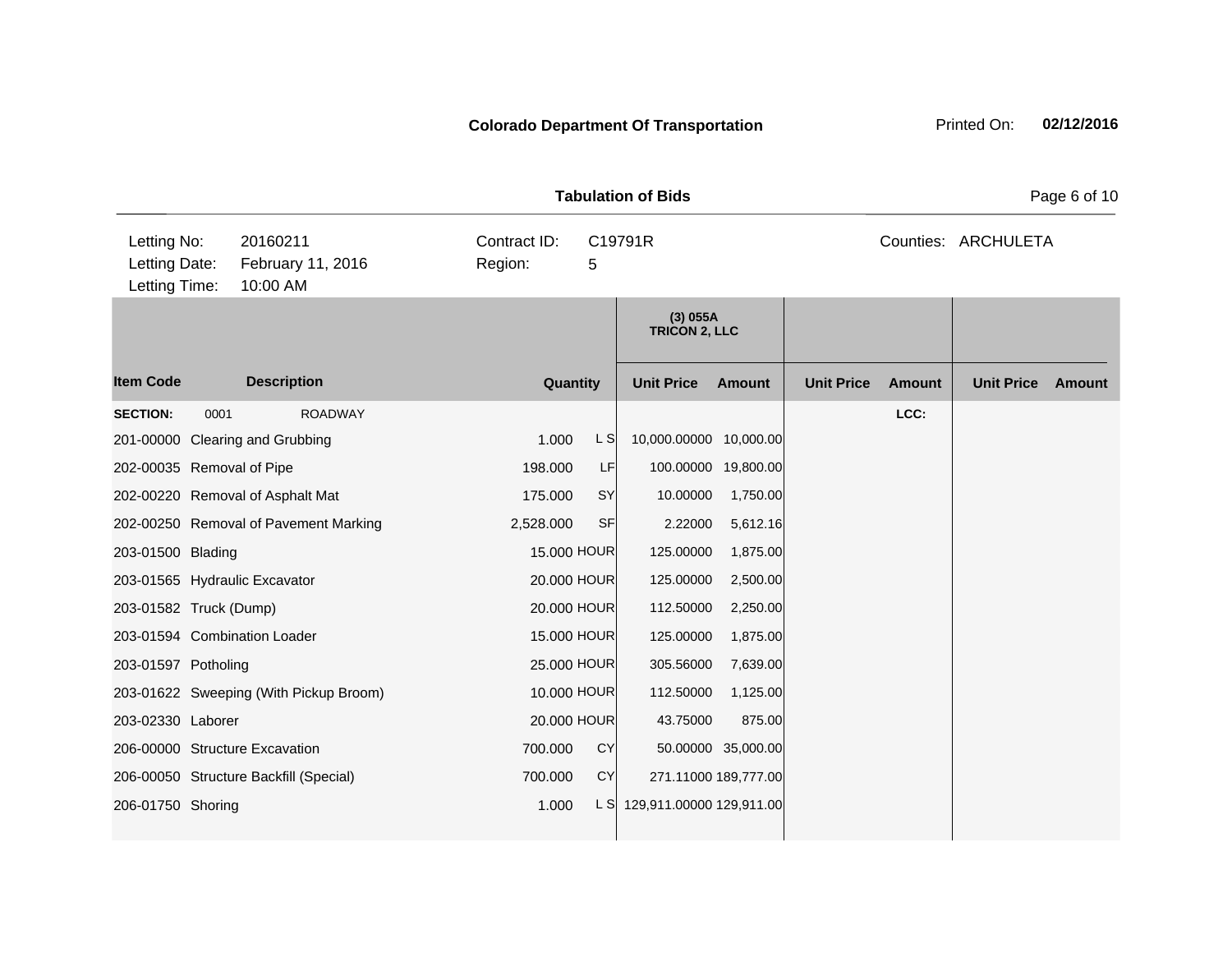|                                               |             |                                                    |                         |           | <b>Tabulation of Bids</b>          | Page 7 of 10       |                   |               |                     |               |
|-----------------------------------------------|-------------|----------------------------------------------------|-------------------------|-----------|------------------------------------|--------------------|-------------------|---------------|---------------------|---------------|
| Letting No:<br>Letting Date:<br>Letting Time: |             | 20160211<br>February 11, 2016<br>10:00 AM          | Contract ID:<br>Region: | 5         | C19791R                            |                    |                   |               | Counties: ARCHULETA |               |
|                                               |             |                                                    |                         |           | $(3)$ 055A<br><b>TRICON 2, LLC</b> |                    |                   |               |                     |               |
| <b>Item Code</b>                              |             | <b>Description</b>                                 | Quantity                |           | <b>Unit Price</b>                  | <b>Amount</b>      | <b>Unit Price</b> | <b>Amount</b> | <b>Unit Price</b>   | <b>Amount</b> |
| <b>SECTION:</b>                               | 0001        | <b>ROADWAY</b>                                     |                         |           |                                    |                    |                   | LCC:          |                     |               |
| 207-00205 Topsoil                             |             |                                                    | 215.000                 | CY        | 15.00000                           | 3,225.00           |                   |               |                     |               |
| 207-00210 Stockpile Topsoil                   |             |                                                    | 215.000                 | <b>CY</b> | 15.00000                           | 3,225.00           |                   |               |                     |               |
|                                               |             | 207-00310 Stockpile Wetland Topsoil                | 15.400                  | <b>CY</b> | 62.50000                           | 962.50             |                   |               |                     |               |
| 208-00002 Erosion Log (12 Inch)               |             |                                                    | 100.000                 | LF        | 15.00000                           | 1,500.00           |                   |               |                     |               |
| 208-00020 Silt Fence                          |             |                                                    | 500.000                 | LF        | 5.00000                            | 2,500.00           |                   |               |                     |               |
|                                               |             | 208-00045 Concrete Washout Structure               | 1.000 EACH              |           | 1,500.00000                        | 1,500.00           |                   |               |                     |               |
| 208-00070 Vehicle Tracking Pad                |             |                                                    | 1.000 EACH              |           | 1,875.00000                        | 1,875.00           |                   |               |                     |               |
|                                               |             | 208-00103 Removal and Disposal of Sediment (Labor) | 20.000 HOUR             |           | 43.75000                           | 875.00             |                   |               |                     |               |
|                                               | (Equipment) | 208-00105 Removal and Disposal of Sediment         | 10.000 HOUR             |           | 125.00000                          | 1,250.00           |                   |               |                     |               |
| 208-00400 Water Control                       |             |                                                    | 1.000                   | L SI      | 56,250.00000 56,250.00             |                    |                   |               |                     |               |
| 210-00090 Reset Delineator                    |             |                                                    | 6.000 EACH              |           | 25.00000                           | 150.00             |                   |               |                     |               |
| 210-01000 Reset Fence                         |             |                                                    | 100.000                 | LF        | 5.00000                            | 500.00             |                   |               |                     |               |
| 210-02900 Relay Riprap                        |             |                                                    | 240.000                 | <b>CY</b> |                                    | 81.25000 19,500.00 |                   |               |                     |               |
| 212-00006 Seeding (Native)                    |             |                                                    | 0.360 ACRE              |           | 1,500.00000                        | 540.00             |                   |               |                     |               |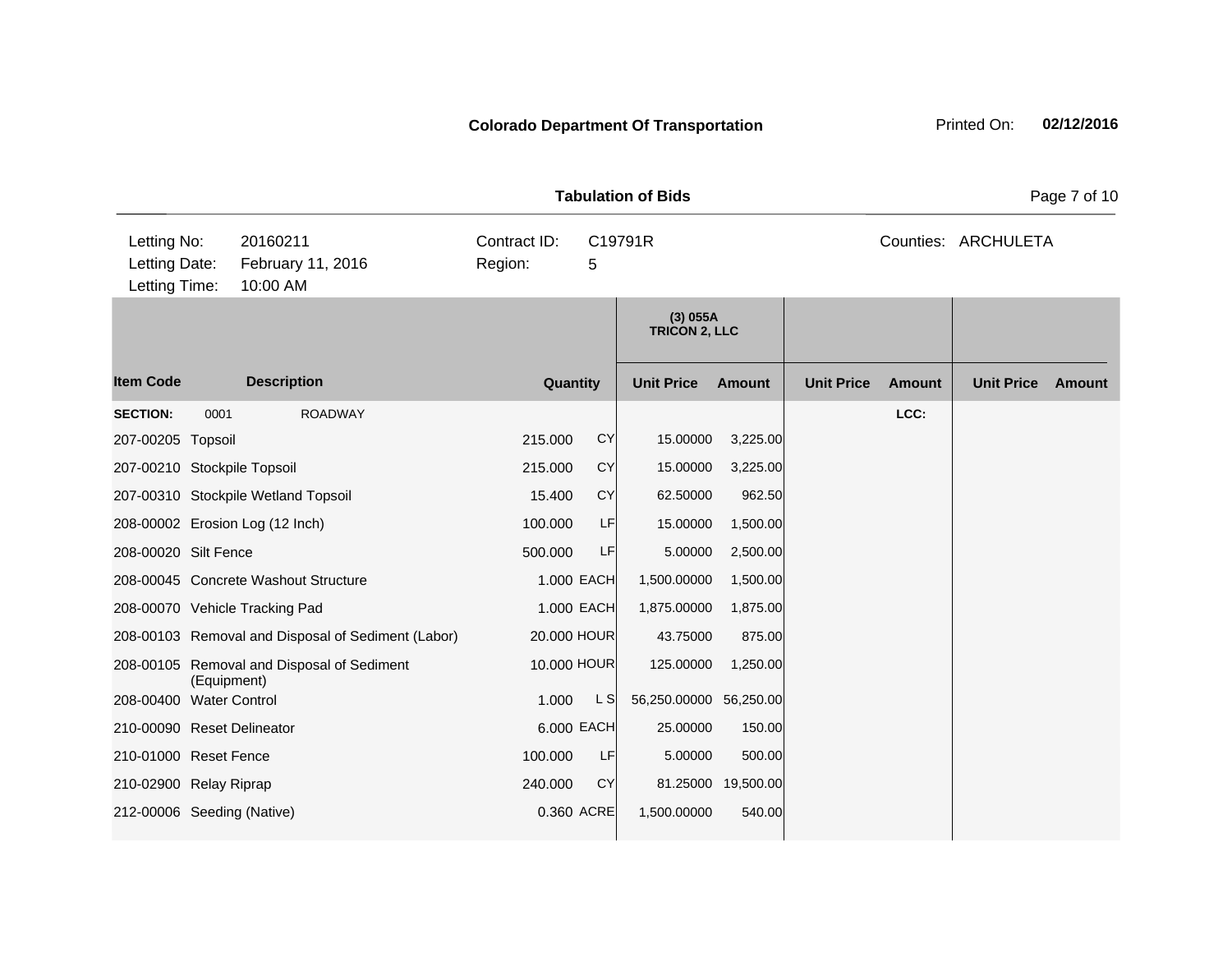|                                               |      |                                                   | <b>Tabulation of Bids</b> |             | Page 8 of 10                       |                     |                   |               |                     |        |
|-----------------------------------------------|------|---------------------------------------------------|---------------------------|-------------|------------------------------------|---------------------|-------------------|---------------|---------------------|--------|
| Letting No:<br>Letting Date:<br>Letting Time: |      | 20160211<br>February 11, 2016<br>10:00 AM         | Contract ID:<br>Region:   | 5           | C19791R                            |                     |                   |               | Counties: ARCHULETA |        |
|                                               |      |                                                   |                           |             | $(3)$ 055A<br><b>TRICON 2, LLC</b> |                     |                   |               |                     |        |
| <b>Item Code</b>                              |      | <b>Description</b>                                |                           | Quantity    | <b>Unit Price</b>                  | Amount              | <b>Unit Price</b> | <b>Amount</b> | <b>Unit Price</b>   | Amount |
| <b>SECTION:</b>                               | 0001 | <b>ROADWAY</b>                                    |                           |             |                                    |                     |                   | LCC:          |                     |        |
|                                               |      | 212-00028 Seeding (Wetlands)                      |                           | 0.020 ACRE  | 20,000.00000                       | 400.00              |                   |               |                     |        |
| 212-00032 Soil Conditioning                   |      |                                                   |                           | 0.360 ACRE  | 5,000.00000                        | 1,800.00            |                   |               |                     |        |
|                                               |      | 213-00004 Mulching (Weed Free Straw)              |                           | 0.360 ACRE  | 2,500.00000                        | 900.00              |                   |               |                     |        |
| 213-00061 Mulch Tackifier                     |      |                                                   | 76.000                    | LB          | 4.69000                            | 356.44              |                   |               |                     |        |
|                                               |      | 214-01010 Brush Layer Cutting                     |                           | 50.000 EACH | 7.50000                            | 375.00              |                   |               |                     |        |
| 240-00000 Wildlife Biologist                  |      |                                                   |                           | 40.000 HOUR | 125.00000                          | 5,000.00            |                   |               |                     |        |
|                                               |      | 403-00720 Hot Mix Asphalt (Patching) (Asphalt)    | 76.000                    | <b>TON</b>  | 378.89000                          | 28,795.64           |                   |               |                     |        |
|                                               |      | 506-00412 Soil Riprap (12 Inch)                   | 70.000                    | <b>CY</b>   |                                    | 150.00000 10,500.00 |                   |               |                     |        |
|                                               |      | 603-01720 72 Inch Reinforced Concrete Pipe        | 176.000                   | LF          | 1,924.72000 338,750.72             |                     |                   |               |                     |        |
|                                               |      | 603-05072 72 Inch Reinforced Concrete End Section |                           | 2.000 EACH  | 5,950.00000 11,900.00              |                     |                   |               |                     |        |
|                                               |      | 607-01000 Fence Barbed Wire with Metal Posts      | 290.000                   | LF          | 4.44000                            | 1,287.60            |                   |               |                     |        |
| 607-11525 Fence (Plastic)                     |      |                                                   | 305.000                   | LF          | 4.38000                            | 1,335.90            |                   |               |                     |        |
|                                               |      | 620-00001 Field Office (Class 1)                  |                           | 1.000 EACH  | 15,000.00000                       | 15,000.00           |                   |               |                     |        |
| 620-00020 Sanitary Facility                   |      |                                                   |                           | 1.000 EACH  | 2,500.00000                        | 2,500.00            |                   |               |                     |        |
|                                               |      |                                                   |                           |             |                                    |                     |                   |               |                     |        |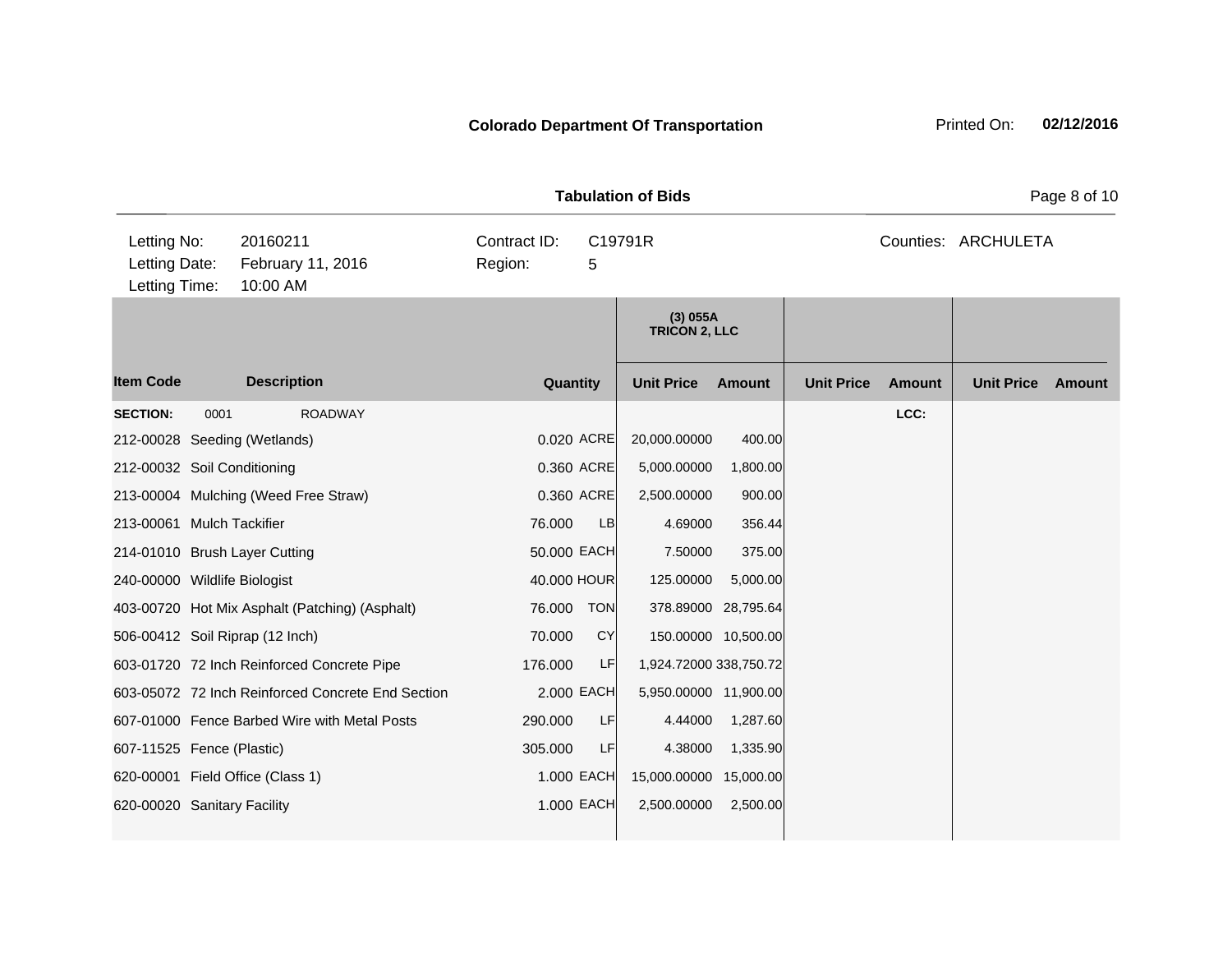| <b>Tabulation of Bids</b>                     |      |                                                                          |                         |             |                                    |                     |                   |               |                     | Page 9 of 10 |  |  |
|-----------------------------------------------|------|--------------------------------------------------------------------------|-------------------------|-------------|------------------------------------|---------------------|-------------------|---------------|---------------------|--------------|--|--|
| Letting No:<br>Letting Date:<br>Letting Time: |      | 20160211<br>February 11, 2016<br>10:00 AM                                | Contract ID:<br>Region: | 5           | C19791R                            |                     |                   |               | Counties: ARCHULETA |              |  |  |
|                                               |      |                                                                          |                         |             | $(3)$ 055A<br><b>TRICON 2, LLC</b> |                     |                   |               |                     |              |  |  |
| <b>Item Code</b>                              |      | <b>Description</b>                                                       | Quantity                |             | <b>Unit Price</b>                  | <b>Amount</b>       | <b>Unit Price</b> | <b>Amount</b> | <b>Unit Price</b>   | Amount       |  |  |
| <b>SECTION:</b>                               | 0001 | <b>ROADWAY</b>                                                           |                         |             |                                    |                     |                   | LCC:          |                     |              |  |  |
| 621-00450 Detour Pavement                     |      |                                                                          | 1,343.000               | SY          |                                    | 88.84000 119,312.12 |                   |               |                     |              |  |  |
|                                               |      | 625-00000 Construction Surveying                                         | 1.000                   | L S         | 10,000.00000 10,000.00             |                     |                   |               |                     |              |  |  |
| 626-00000 Mobilization                        |      |                                                                          | 1.000                   | L SI        | 108,262.05000 108,262.05           |                     |                   |               |                     |              |  |  |
|                                               |      | 626-01104 Public Information Services (Tier IV)                          | 1.000                   | $\lfloor$ S | 6,250.00000                        | 6,250.00            |                   |               |                     |              |  |  |
|                                               |      | 627-00005 Epoxy Pavement Marking                                         | 22.000                  | GAL         | 555.56000 12,222.32                |                     |                   |               |                     |              |  |  |
|                                               |      | 627-00011 Pavement Marking Paint (Waterborne)                            | 32.000                  | GAL         | 111.11000                          | 3,555.52            |                   |               |                     |              |  |  |
| 630-00000 Flagging                            |      |                                                                          | 720.000 HOUR            |             |                                    | 21.11000 15,199.20  |                   |               |                     |              |  |  |
|                                               |      | 630-00007 Traffic Control Inspection                                     | 16.000                  | <b>DAY</b>  | 83.33000                           | 1,333.28            |                   |               |                     |              |  |  |
|                                               |      | 630-00012 Traffic Control Management                                     | 45.000                  | DAY         | 533.33000 23,999.85                |                     |                   |               |                     |              |  |  |
|                                               |      | 630-80341 Construction Traffic Sign (Panel Size A)                       | 6.000 EACH              |             | 5.56000                            | 33.36               |                   |               |                     |              |  |  |
|                                               |      | 630-80342 Construction Traffic Sign (Panel Size B)                       | 40.000 EACH             |             | 11.11000                           | 444.40              |                   |               |                     |              |  |  |
|                                               |      | 630-80343 Construction Traffic Sign (Panel Size C)                       | 8.000 EACH              |             | 11.11000                           | 88.88               |                   |               |                     |              |  |  |
|                                               |      | 630-80344 Construction Traffic Sign (Special)                            | 64.000                  | SF          | 6.67000                            | 426.88              |                   |               |                     |              |  |  |
|                                               |      | 630-80356 Advance Warning Flashing or Sequencing<br>Arrow Panel (A Type) |                         | 2.000 EACH  | 277.78000                          | 555.56              |                   |               |                     |              |  |  |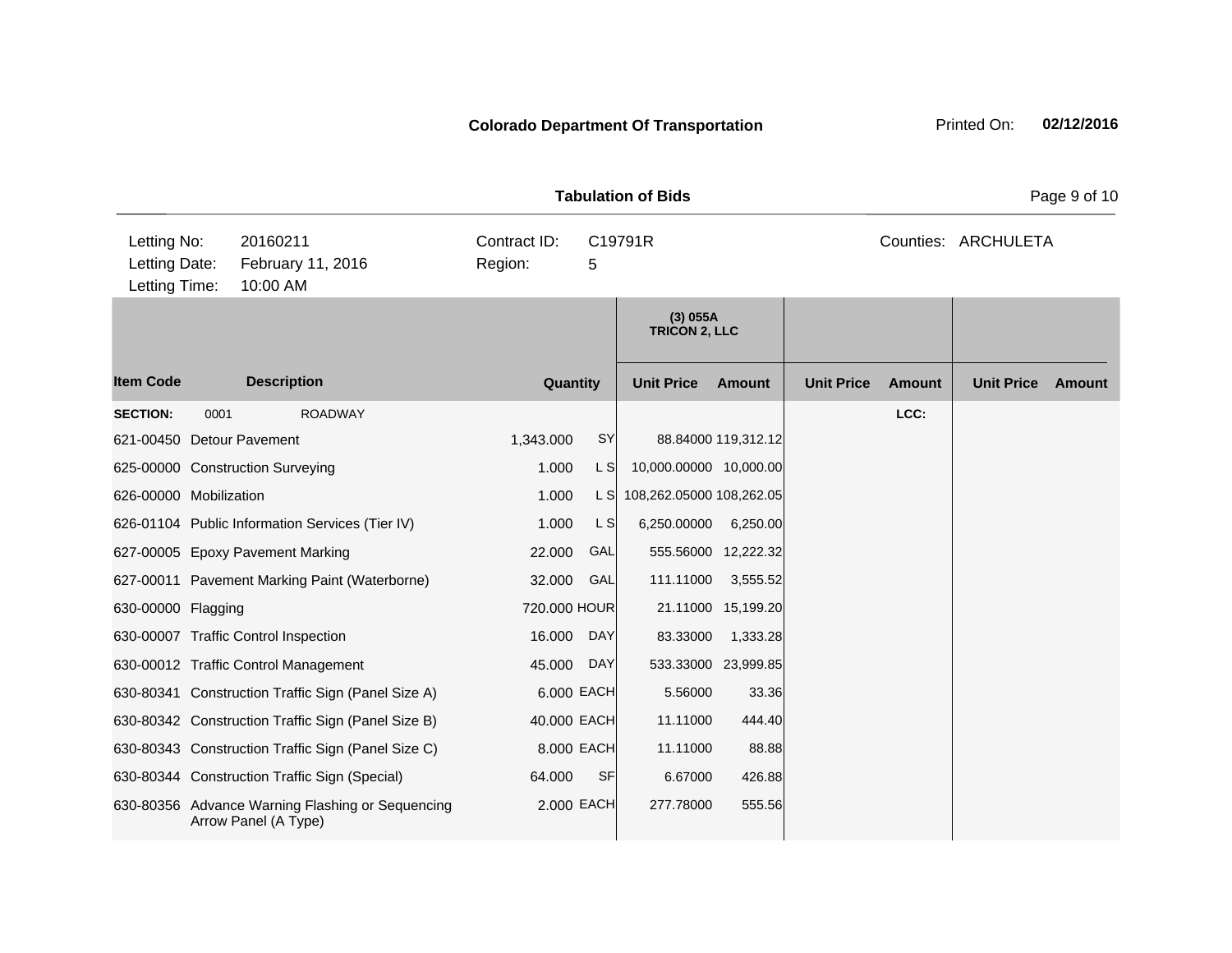|                                                                                            |            |                                                 |                                         |            | <b>Tabulation of Bids</b>          |                    |                     |               |                   | Page 10 of 10 |
|--------------------------------------------------------------------------------------------|------------|-------------------------------------------------|-----------------------------------------|------------|------------------------------------|--------------------|---------------------|---------------|-------------------|---------------|
| Letting No:<br>20160211<br>Letting Date:<br>February 11, 2016<br>Letting Time:<br>10:00 AM |            |                                                 | Contract ID:<br>C19791R<br>Region:<br>5 |            |                                    |                    | Counties: ARCHULETA |               |                   |               |
|                                                                                            |            |                                                 |                                         |            | $(3)$ 055A<br><b>TRICON 2, LLC</b> |                    |                     |               |                   |               |
| <b>Item Code</b>                                                                           |            | <b>Description</b>                              | Quantity                                |            | <b>Unit Price</b>                  | <b>Amount</b>      | <b>Unit Price</b>   | <b>Amount</b> | <b>Unit Price</b> | <b>Amount</b> |
| <b>SECTION:</b>                                                                            | 0001       | <b>ROADWAY</b>                                  |                                         |            |                                    |                    |                     | LCC:          |                   |               |
|                                                                                            |            | 630-80359 Portable Message Sign Panel           | 136.000                                 | DAY        | 16.67000                           | 2,267.12           |                     |               |                   |               |
|                                                                                            |            | 630-80360 Drum Channelizing Device              | 60.000 EACH                             |            | 11.11000                           | 666.60             |                     |               |                   |               |
|                                                                                            | (Flashing) | 630-80363 Drum Channelizing Device (With Light) | 10.000 EACH                             |            | 22.22000                           | 222.20             |                     |               |                   |               |
|                                                                                            |            | 630-80370 Concrete Barrier (Temporary)          | 520.000                                 | LF         |                                    | 50.00000 26,000.00 |                     |               |                   |               |
| 630-80380 Traffic Cone                                                                     |            |                                                 | 50.000 EACH                             |            | 1.11000                            | 55.50              |                     |               |                   |               |
|                                                                                            |            | 630-85011 Impact Attenuator (Temporary)         | 245.000                                 | <b>DAY</b> | 5.56000                            | 1,362.20           |                     |               |                   |               |
| <b>Section Totals:</b>                                                                     |            |                                                 |                                         |            |                                    | \$1,255,000.00     |                     |               |                   |               |
| <b>Contract Grand Totals</b>                                                               |            |                                                 |                                         |            |                                    | \$1,255,000.00     |                     |               |                   |               |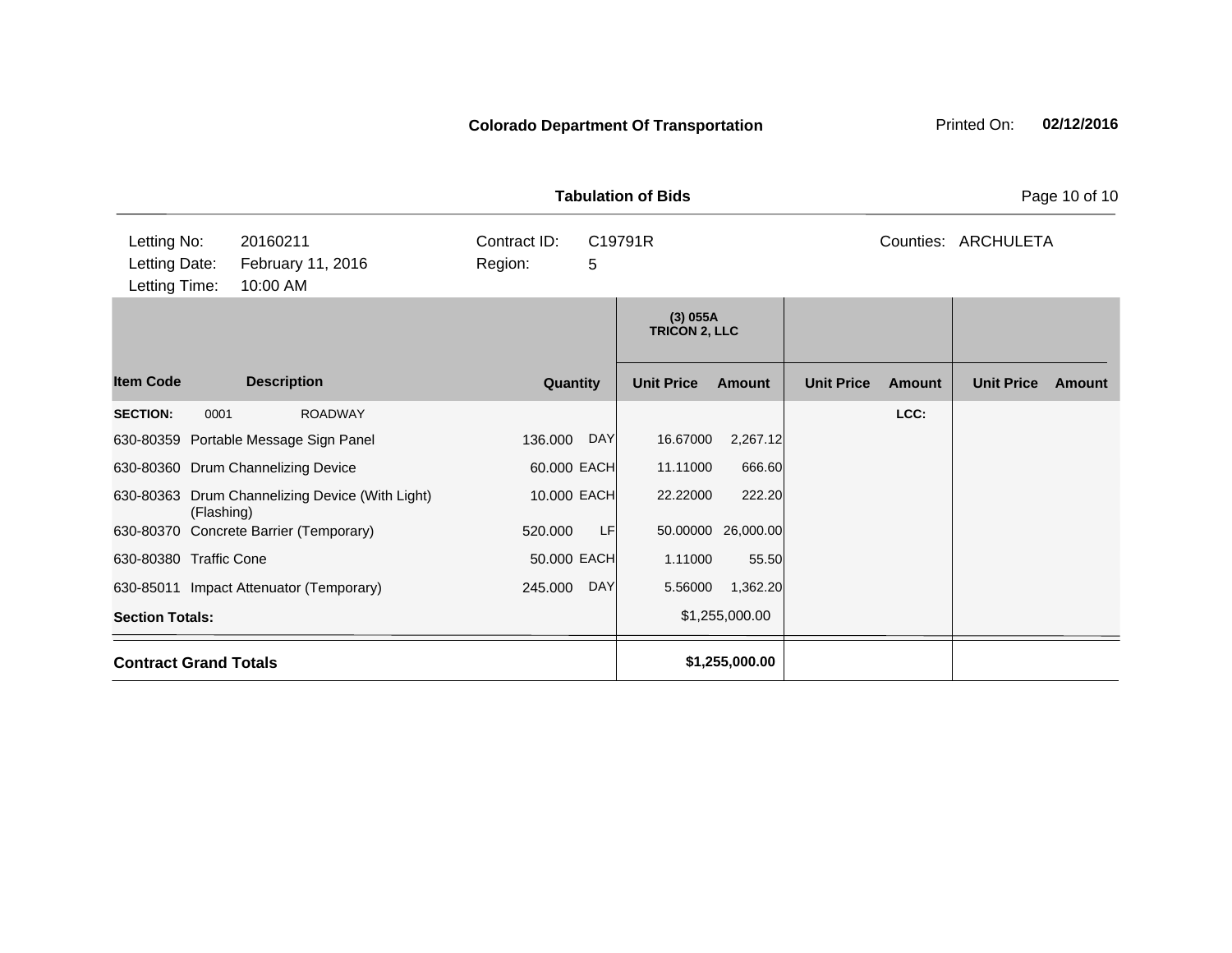|                                 |                                                   |              | <b>Colorado Department Of Transportation</b>      | Printed On:           | 02/12/2016  |
|---------------------------------|---------------------------------------------------|--------------|---------------------------------------------------|-----------------------|-------------|
|                                 |                                                   |              | <b>Low Bid Item Analysis</b>                      |                       | Page 1 of 9 |
| Letting No:                     | 20160211                                          | Contract ID: | C19791R                                           | Counties: ARCHULETA   |             |
| Letting Date:                   | February 11, 2016                                 | Region:      | 5                                                 |                       |             |
| Letting Time:                   | $10:00$ AM                                        |              | Contract Time: 11/18/16 COMPLETION<br><b>DATE</b> | Project(s): CR500-154 |             |
| <b>Contract Description:</b>    |                                                   |              |                                                   |                       |             |
| Project No. C R500-154          |                                                   |              |                                                   |                       |             |
| Sub-Account 19791               |                                                   |              |                                                   |                       |             |
|                                 | Project Name US 160 MM 136.61 Culvert Replacement |              |                                                   |                       |             |
| <b>Type Culvert Replacement</b> |                                                   |              |                                                   |                       |             |

Length 0.50 Mile

| Line            | Item/<br>Description                     | Quantity       | Estimated<br>Price | Bid Price/<br><b>Units</b> | Estimated<br>Amount | <b>Bid Amount</b> | <b>Bid Est</b><br>$\%$ | Overrun $(+)$<br>Underrun (-) |
|-----------------|------------------------------------------|----------------|--------------------|----------------------------|---------------------|-------------------|------------------------|-------------------------------|
| <b>SECTION:</b> | 0001                                     | <b>ROADWAY</b> |                    |                            |                     |                   |                        |                               |
| 0005            | 201-00000<br>Clearing and Grubbing       | 1.000          | 35,000.00000       | 10,000.00000<br>L S        | 35,000.00           | 10,000.00         | 28.57%                 | $-25,000.00$                  |
| 0010            | 202-00035<br>Removal of Pipe             | 198,000        | 125.00000          | 20.00000<br>LF             | 24,750.00           | 3,960.00          | 16.00%                 | $-20,790.00$                  |
| 0015            | 202-00220<br>Removal of Asphalt Mat      | 175.000        | 15.00000           | 40.00000<br><b>SY</b>      | 2,625.00            | 7,000.00          | 266.67%                | 4,375.00                      |
| 0020            | 202-00250<br>Removal of Pavement Marking | 2,528.000      | 2.50000            | 3.00000<br><b>SF</b>       | 6,320.00            | 7,584.00          | 120.00%                | 1,264.00                      |
| 0025            | 203-01500<br>Blading                     | 15.000         | 125.00000          | 190.00000<br><b>HOUR</b>   | 1,875.00            | 2,850.00          | 152.00%                | 975.00                        |
| 0030            | 203-01565<br>Hydraulic Excavator         | 20,000         | 165.00000          | 160.00000<br><b>HOUR</b>   | 3,300.00            | 3,200.00          | 96.97%                 | $-100.00$                     |
| 0035            | 203-01582<br>Truck (Dump)                | 20.000         | 110.00000          | 105.00000<br><b>HOUR</b>   | 2,200.00            | 2,100.00          | 95.45%                 | $-100.00$                     |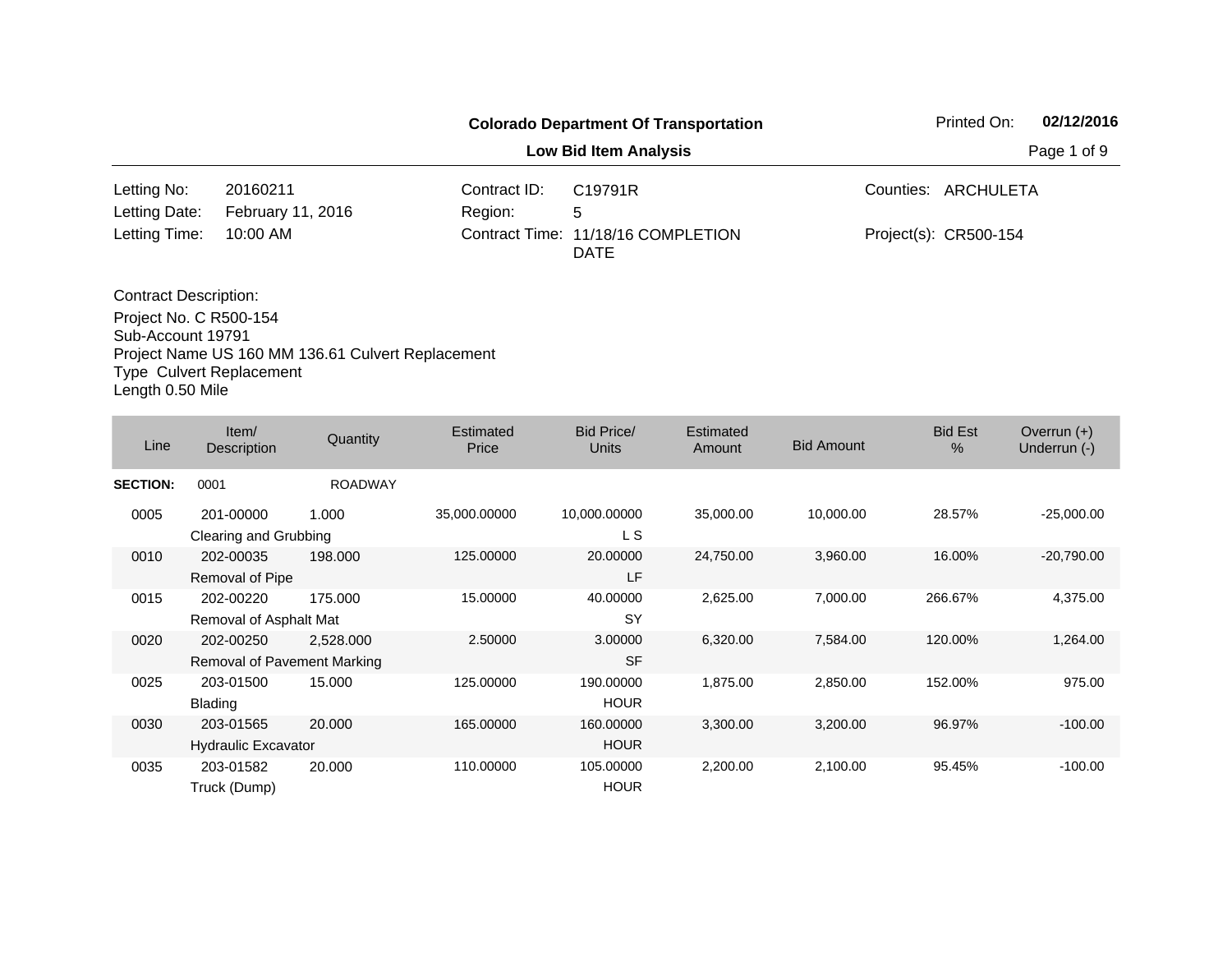|                                                    |                   |              | <b>Colorado Department Of Transportation</b> |             | 02/12/2016<br>Printed On: |  |
|----------------------------------------------------|-------------------|--------------|----------------------------------------------|-------------|---------------------------|--|
|                                                    |                   |              | <b>Low Bid Item Analysis</b>                 | Page 2 of 9 |                           |  |
| Letting No:                                        | 20160211          | Contract ID: | C19791R                                      |             | Counties: ARCHULETA       |  |
| Letting Date:                                      | February 11, 2016 | Region:      | 5                                            |             |                           |  |
| Letting Time:                                      | 10:00 AM          |              | Contract Time: 11/18/16 COMPLETION<br>DATE   |             | Project(s): CR500-154     |  |
| <b>Contract Description:</b>                       |                   |              |                                              |             |                           |  |
| Project No. C R500-154<br>$0.1.12$ $0.223$ $0.704$ |                   |              |                                              |             |                           |  |

Sub-Account 19791 Project Name US 160 MM 136.61 Culvert Replacement Type Culvert Replacement Length 0.50 Mile

| Line            | Item/<br>Description                      | Quantity       | Estimated<br>Price | Bid Price/<br>Units      | Estimated<br>Amount | <b>Bid Amount</b> | <b>Bid Est</b><br>$\%$ | Overrun $(+)$<br>Underrun (-) |
|-----------------|-------------------------------------------|----------------|--------------------|--------------------------|---------------------|-------------------|------------------------|-------------------------------|
| <b>SECTION:</b> | 0001                                      | <b>ROADWAY</b> |                    |                          |                     |                   |                        |                               |
| 0040            | 203-01594<br><b>Combination Loader</b>    | 15.000         | 115.00000          | 115.00000<br><b>HOUR</b> | 1,725.00            | 1,725.00          | 100.00%                | 0.00                          |
| 0045            | 203-01597<br>Potholing                    | 25.000         | 450.00000          | 300.00000<br><b>HOUR</b> | 11,250.00           | 7,500.00          | 66.67%                 | $-3,750.00$                   |
| 0050            | 203-01622<br>Sweeping (With Pickup Broom) | 10.000         | 175.00000          | 110.00000<br><b>HOUR</b> | 1,750.00            | 1,100.00          | 62.86%                 | $-650.00$                     |
| 0055            | 203-02330<br>Laborer                      | 20.000         | 45.00000           | 55.00000<br><b>HOUR</b>  | 900.00              | 1,100.00          | 122.22%                | 200.00                        |
| 0060            | 206-00000<br><b>Structure Excavation</b>  | 700.000        | 100.00000          | 65.00000<br>CY           | 70,000.00           | 45,500.00         | 65.00%                 | $-24,500.00$                  |
| 0065            | 206-00050<br>Structure Backfill (Special) | 700.000        | 80.00000           | 105.00000<br>CY          | 56,000.00           | 73,500.00         | 131.25%                | 17,500.00                     |
| 0070            | 206-01750<br>Shoring                      | 1.000          | 45,000.00000       | 60,000.00000<br>L S      | 45,000.00           | 60,000.00         | 133.33%                | 15,000.00                     |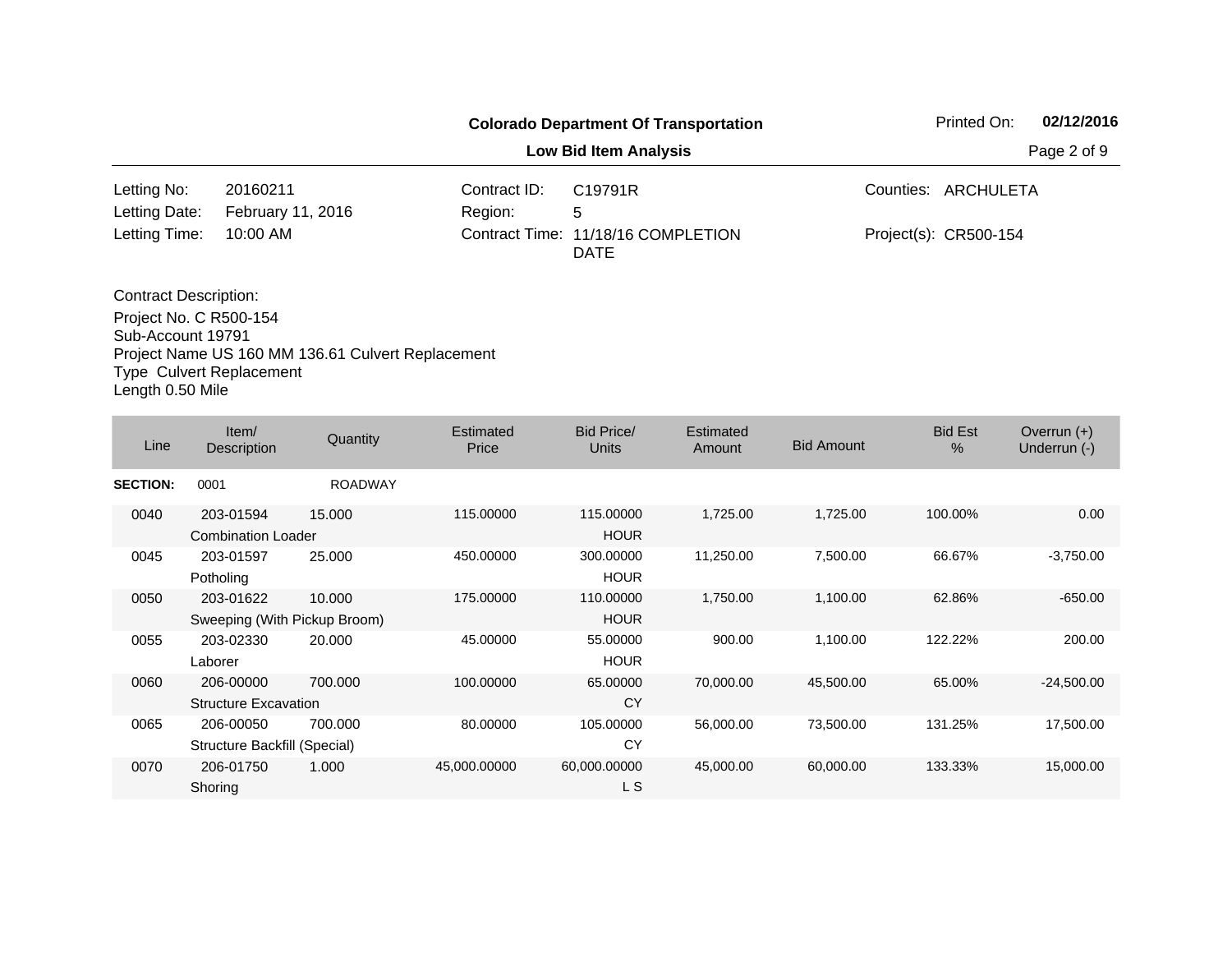|                                             |                                                                                                           |              | <b>Colorado Department Of Transportation</b>      | Printed On:           | 02/12/2016  |
|---------------------------------------------|-----------------------------------------------------------------------------------------------------------|--------------|---------------------------------------------------|-----------------------|-------------|
|                                             |                                                                                                           |              | <b>Low Bid Item Analysis</b>                      |                       | Page 3 of 9 |
| Letting No:                                 | 20160211                                                                                                  | Contract ID: | C19791R                                           | Counties: ARCHULETA   |             |
| Letting Date:                               | February 11, 2016                                                                                         | Region:      | 5                                                 |                       |             |
| Letting Time:                               | 10:00 AM                                                                                                  |              | Contract Time: 11/18/16 COMPLETION<br><b>DATE</b> | Project(s): CR500-154 |             |
| <b>Contract Description:</b>                |                                                                                                           |              |                                                   |                       |             |
| Project No. C R500-154<br>Sub-Account 19791 | $D_{\text{out}}$ is a set of $A$ and $A$ and $A$ and $A$ $D$ is a set of $D_{\text{out}}$ is a set of $A$ |              |                                                   |                       |             |

Project Name US 160 MM 136.61 Culvert Replacement Type Culvert Replacement

Length 0.50 Mile

| Line            | Item/<br>Description                    | Quantity       | Estimated<br>Price | <b>Bid Price/</b><br><b>Units</b> | Estimated<br>Amount | <b>Bid Amount</b> | <b>Bid Est</b><br>$\%$ | Overrun $(+)$<br>Underrun (-) |
|-----------------|-----------------------------------------|----------------|--------------------|-----------------------------------|---------------------|-------------------|------------------------|-------------------------------|
| <b>SECTION:</b> | 0001                                    | <b>ROADWAY</b> |                    |                                   |                     |                   |                        |                               |
| 0075            | 207-00205<br>Topsoil                    | 215,000        | 50.00000           | 27.00000<br>CY                    | 10,750.00           | 5,805.00          | 54.00%                 | $-4,945.00$                   |
| 0080            | 207-00210<br>Stockpile Topsoil          | 215,000        | 15.00000           | 20.00000<br><b>CY</b>             | 3,225.00            | 4,300.00          | 133.33%                | 1,075.00                      |
| 0085            | 207-00310<br>Stockpile Wetland Topsoil  | 15.400         | 75.00000           | 30.00000<br>CY                    | 1,155.00            | 462.00            | 40.00%                 | $-693.00$                     |
| 0090            | 208-00002<br>Erosion Log (12 Inch)      | 100,000        | 6.00000            | 5.00000<br>LF                     | 600.00              | 500.00            | 83.33%                 | $-100.00$                     |
| 0095            | 208-00020<br>Silt Fence                 | 500.000        | 2.50000            | 2.00000<br>LF                     | 1,250.00            | 1,000.00          | 80.00%                 | $-250.00$                     |
| 0100            | 208-00045<br>Concrete Washout Structure | 1.000          | 1,500.00000        | 1,300.00000<br><b>EACH</b>        | 1,500.00            | 1,300.00          | 86.67%                 | $-200.00$                     |
| 0105            | 208-00070<br>Vehicle Tracking Pad       | 1.000          | 2,000.00000        | 1,400.00000<br><b>EACH</b>        | 2,000.00            | 1,400.00          | 70.00%                 | $-600.00$                     |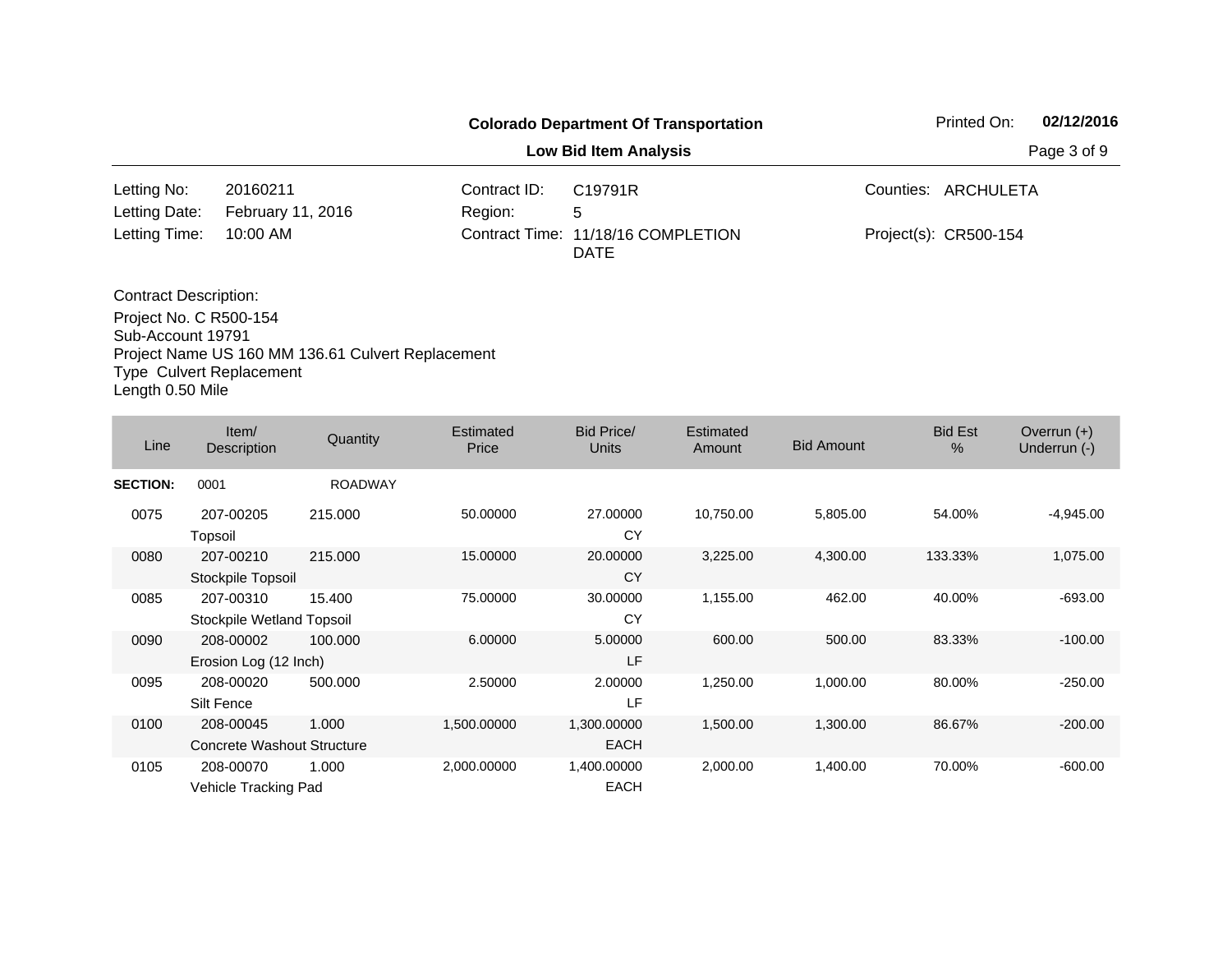|                              |                   |              | <b>Colorado Department Of Transportation</b> | 02/12/2016<br>Printed On: |
|------------------------------|-------------------|--------------|----------------------------------------------|---------------------------|
|                              |                   |              | <b>Low Bid Item Analysis</b>                 | Page 4 of 9               |
| Letting No:                  | 20160211          | Contract ID: | C19791R                                      | Counties: ARCHULETA       |
| Letting Date:                | February 11, 2016 | Region:      | 5                                            |                           |
| Letting Time:                | 10:00 AM          |              | Contract Time: 11/18/16 COMPLETION<br>DATE   | Project(s): CR500-154     |
| <b>Contract Description:</b> |                   |              |                                              |                           |
| Project No. C R500-154       |                   |              |                                              |                           |

Sub-Account 19791 Project Name US 160 MM 136.61 Culvert Replacement Type Culvert Replacement Length 0.50 Mile

| Line            | Item/<br>Description    | Quantity                                     | Estimated<br>Price | Bid Price/<br><b>Units</b> | <b>Estimated</b><br>Amount | <b>Bid Amount</b> | <b>Bid Est</b><br>$\%$ | Overrun $(+)$<br>Underrun (-) |
|-----------------|-------------------------|----------------------------------------------|--------------------|----------------------------|----------------------------|-------------------|------------------------|-------------------------------|
| <b>SECTION:</b> | 0001                    | <b>ROADWAY</b>                               |                    |                            |                            |                   |                        |                               |
| 0110            | 208-00103               | 20.000                                       | 50.00000           | 55.00000                   | 1,000.00                   | 1,100.00          | 110.00%                | 100.00                        |
|                 |                         | Removal and Disposal of Sediment (Labor)     |                    | <b>HOUR</b>                |                            |                   |                        |                               |
| 0115            | 208-00105               | 10.000                                       | 90.00000           | 110.00000                  | 900.00                     | 1,100.00          | 122.22%                | 200.00                        |
|                 |                         | Removal and Disposal of Sediment (Equipment) |                    | <b>HOUR</b>                |                            |                   |                        |                               |
| 0120            | 208-00400               | 1.000                                        | 20,000.00000       | 15,000.00000               | 20,000.00                  | 15,000.00         | 75.00%                 | $-5,000.00$                   |
|                 | <b>Water Control</b>    |                                              |                    | L S                        |                            |                   |                        |                               |
| 0125            | 210-00090               | 6.000                                        | 20.00000           | 30.00000                   | 120.00                     | 180.00            | 150.00%                | 60.00                         |
|                 | <b>Reset Delineator</b> |                                              |                    | <b>EACH</b>                |                            |                   |                        |                               |
| 0130            | 210-01000               | 100.000                                      | 25.00000           | 20.00000                   | 2,500.00                   | 2,000.00          | 80.00%                 | $-500.00$                     |
|                 | <b>Reset Fence</b>      |                                              |                    | LF                         |                            |                   |                        |                               |
| 0135            | 210-02900               | 240,000                                      | 35.00000           | 50.00000                   | 8,400.00                   | 12,000.00         | 142.86%                | 3,600.00                      |
|                 | <b>Relay Riprap</b>     |                                              |                    | CY                         |                            |                   |                        |                               |
| 0140            | 212-00006               | 0.360                                        | 2,100.00000        | 3,000.00000                | 756.00                     | 1,080.00          | 142.86%                | 324.00                        |
|                 | Seeding (Native)        |                                              |                    | <b>ACRE</b>                |                            |                   |                        |                               |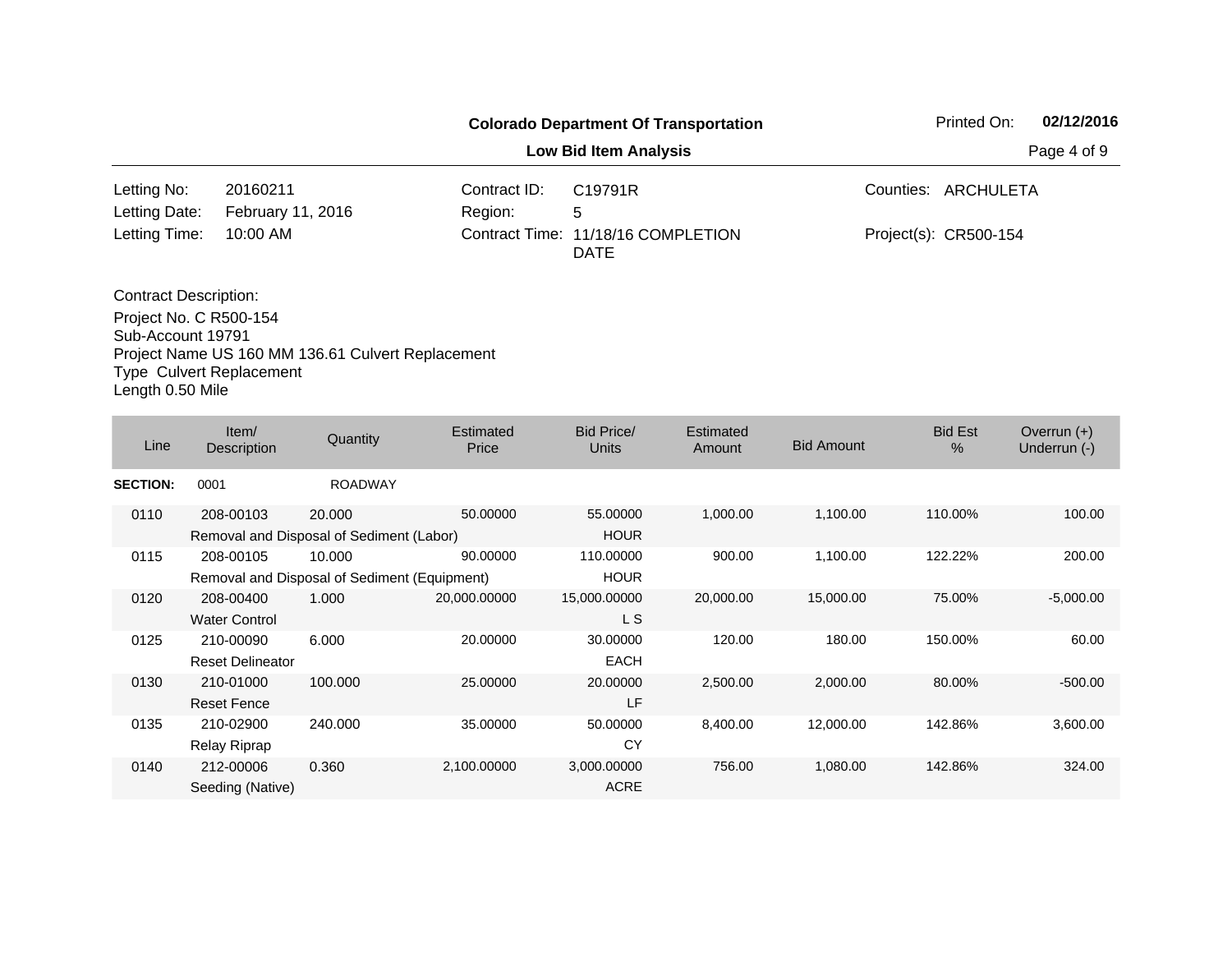|                                             |                                                      |              | <b>Colorado Department Of Transportation</b>      | Printed On:           | 02/12/2016  |
|---------------------------------------------|------------------------------------------------------|--------------|---------------------------------------------------|-----------------------|-------------|
|                                             |                                                      |              | <b>Low Bid Item Analysis</b>                      |                       | Page 5 of 9 |
| Letting No:                                 | 20160211                                             | Contract ID: | C19791R                                           | Counties: ARCHULETA   |             |
| Letting Date:                               | February 11, 2016                                    | Region:      | 5                                                 |                       |             |
| Letting Time:                               | 10:00 AM                                             |              | Contract Time: 11/18/16 COMPLETION<br><b>DATE</b> | Project(s): CR500-154 |             |
| <b>Contract Description:</b>                |                                                      |              |                                                   |                       |             |
| Project No. C R500-154<br>Sub-Account 19791 | Desired Name HO 400 MM 400 04 Ordinant Dambasses and |              |                                                   |                       |             |

Project Name US 160 MM 136.61 Culvert Replacement Type Culvert Replacement Length 0.50 Mile

| Line            | Item/<br>Description                    | Quantity                                       | Estimated<br>Price | Bid Price/<br><b>Units</b>  | Estimated<br>Amount | <b>Bid Amount</b> | <b>Bid Est</b><br>$\%$ | Overrun $(+)$<br>Underrun (-) |
|-----------------|-----------------------------------------|------------------------------------------------|--------------------|-----------------------------|---------------------|-------------------|------------------------|-------------------------------|
| <b>SECTION:</b> | 0001                                    | <b>ROADWAY</b>                                 |                    |                             |                     |                   |                        |                               |
| 0145            | 212-00028<br>Seeding (Wetlands)         | 0.020                                          | 75,000.00000       | 40,000.00000<br><b>ACRE</b> | 1,500.00            | 800.00            | 53.33%                 | $-700.00$                     |
| 0150            | 212-00032<br>Soil Conditioning          | 0.360                                          | 1,300.00000        | 3,000.00000<br><b>ACRE</b>  | 468.00              | 1,080.00          | 230.77%                | 612.00                        |
| 0155            | 213-00004<br>Mulching (Weed Free Straw) | 0.360                                          | 2,000.00000        | 3,000.00000<br><b>ACRE</b>  | 720.00              | 1,080.00          | 150.00%                | 360.00                        |
| 0160            | 213-00061<br><b>Mulch Tackifier</b>     | 76,000                                         | 8.00000            | 7.00000<br>LB               | 608.00              | 532.00            | 87.50%                 | $-76.00$                      |
| 0165            | 214-01010<br><b>Brush Layer Cutting</b> | 50.000                                         | 3.50000            | 7.00000<br><b>EACH</b>      | 175.00              | 350.00            | 200.00%                | 175.00                        |
| 0170            | 240-00000<br>Wildlife Biologist         | 40.000                                         | 350.00000          | 100.00000<br><b>HOUR</b>    | 14,000.00           | 4,000.00          | 28.57%                 | $-10,000.00$                  |
| 0175            | 403-00720                               | 76.000<br>Hot Mix Asphalt (Patching) (Asphalt) | 200,00000          | 500.00000<br><b>TON</b>     | 15,200.00           | 38,000.00         | 250.00%                | 22,800.00                     |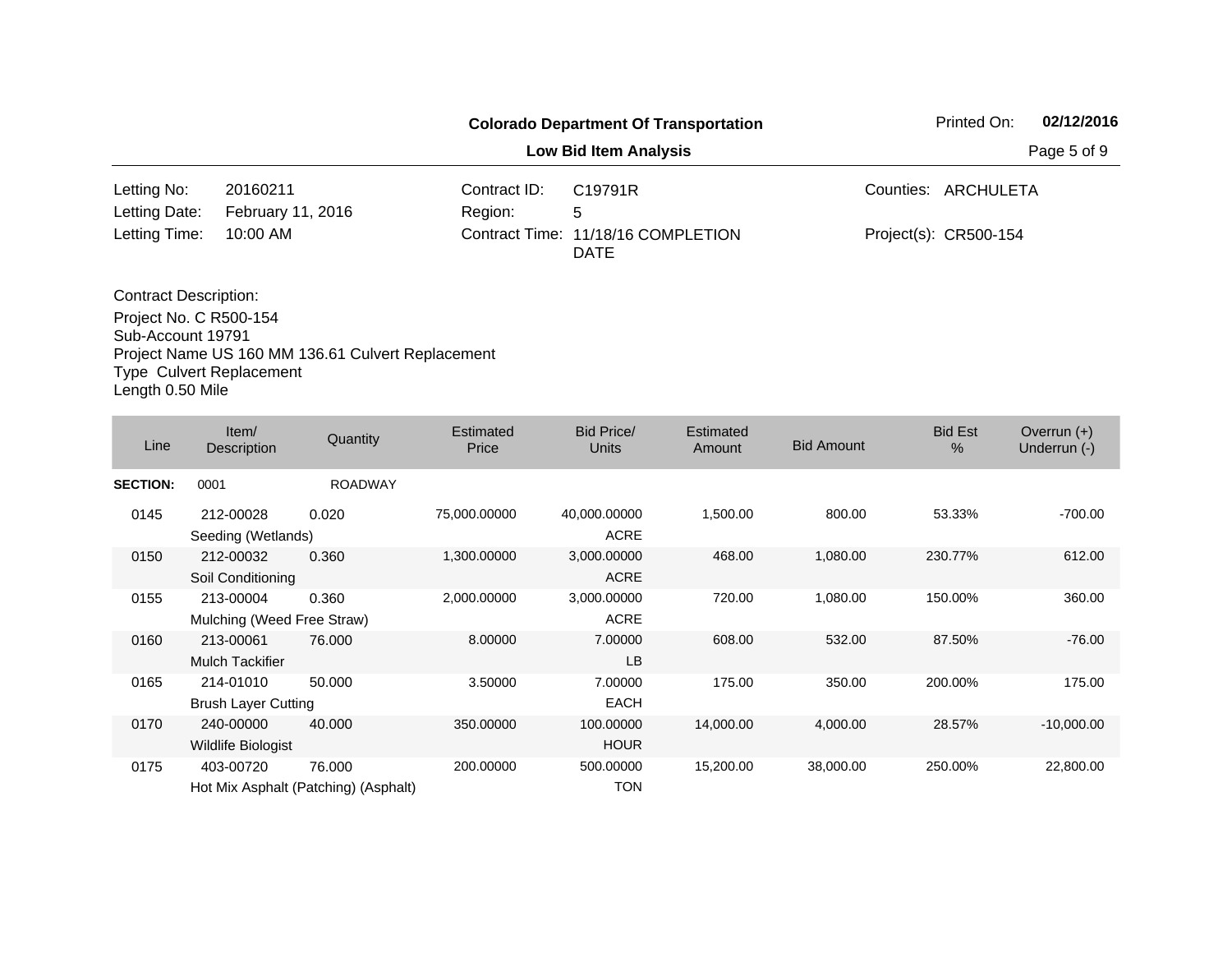|                                                        |                               |                         | <b>Colorado Department Of Transportation</b> | 02/12/2016<br>Printed On: |
|--------------------------------------------------------|-------------------------------|-------------------------|----------------------------------------------|---------------------------|
|                                                        |                               |                         | <b>Low Bid Item Analysis</b>                 | Page 6 of 9               |
| Letting No:<br>Letting Date:                           | 20160211<br>February 11, 2016 | Contract ID:<br>Region: | C19791R<br>5                                 | Counties: ARCHULETA       |
| Letting Time:                                          | 10:00 AM                      |                         | Contract Time: 11/18/16 COMPLETION<br>DATE   | Project(s): CR500-154     |
| <b>Contract Description:</b><br>Project No. C R500-154 |                               |                         |                                              |                           |

Project No. C R500-154 Sub-Account 19791 Project Name US 160 MM 136.61 Culvert Replacement Type Culvert Replacement Length 0.50 Mile

| Line            | Item/<br>Description                  | Quantity                                         | <b>Estimated</b><br>Price | Bid Price/<br><b>Units</b> | <b>Estimated</b><br>Amount | <b>Bid Amount</b> | <b>Bid Est</b><br>$\%$ | Overrun $(+)$<br>Underrun (-) |
|-----------------|---------------------------------------|--------------------------------------------------|---------------------------|----------------------------|----------------------------|-------------------|------------------------|-------------------------------|
| <b>SECTION:</b> | 0001                                  | <b>ROADWAY</b>                                   |                           |                            |                            |                   |                        |                               |
| 0180            | 506-00412<br>Soil Riprap (12 Inch)    | 70.000                                           | 180.00000                 | 150.00000<br>CY            | 12,600.00                  | 10,500.00         | 83.33%                 | $-2,100.00$                   |
| 0185            | 603-01720                             | 176,000<br>72 Inch Reinforced Concrete Pipe      | 300.00000                 | 1,050.00000<br>LF          | 52,800.00                  | 184,800.00        | 350.00%                | 132,000.00                    |
| 0190            | 603-05072                             | 2.000<br>72 Inch Reinforced Concrete End Section | 2,500.00000               | 5,000.00000<br><b>EACH</b> | 5,000.00                   | 10,000.00         | 200.00%                | 5,000.00                      |
| 0195            | 607-01000                             | 290,000<br>Fence Barbed Wire with Metal Posts    | 10.00000                  | 10.00000<br>LF             | 2,900.00                   | 2,900.00          | 100.00%                | 0.00                          |
| 0200            | 607-11525<br>Fence (Plastic)          | 305,000                                          | 5.00000                   | 4.00000<br>LF              | 1,525.00                   | 1,220.00          | 80.00%                 | $-305.00$                     |
| 0205            | 620-00001<br>Field Office (Class 1)   | 1.000                                            | 15,000.00000              | 7,000.00000<br><b>EACH</b> | 15,000.00                  | 7,000.00          | 46.67%                 | $-8,000.00$                   |
| 0210            | 620-00020<br><b>Sanitary Facility</b> | 1.000                                            | 2,700.00000               | 600.00000<br><b>EACH</b>   | 2,700.00                   | 600.00            | 22.22%                 | $-2,100.00$                   |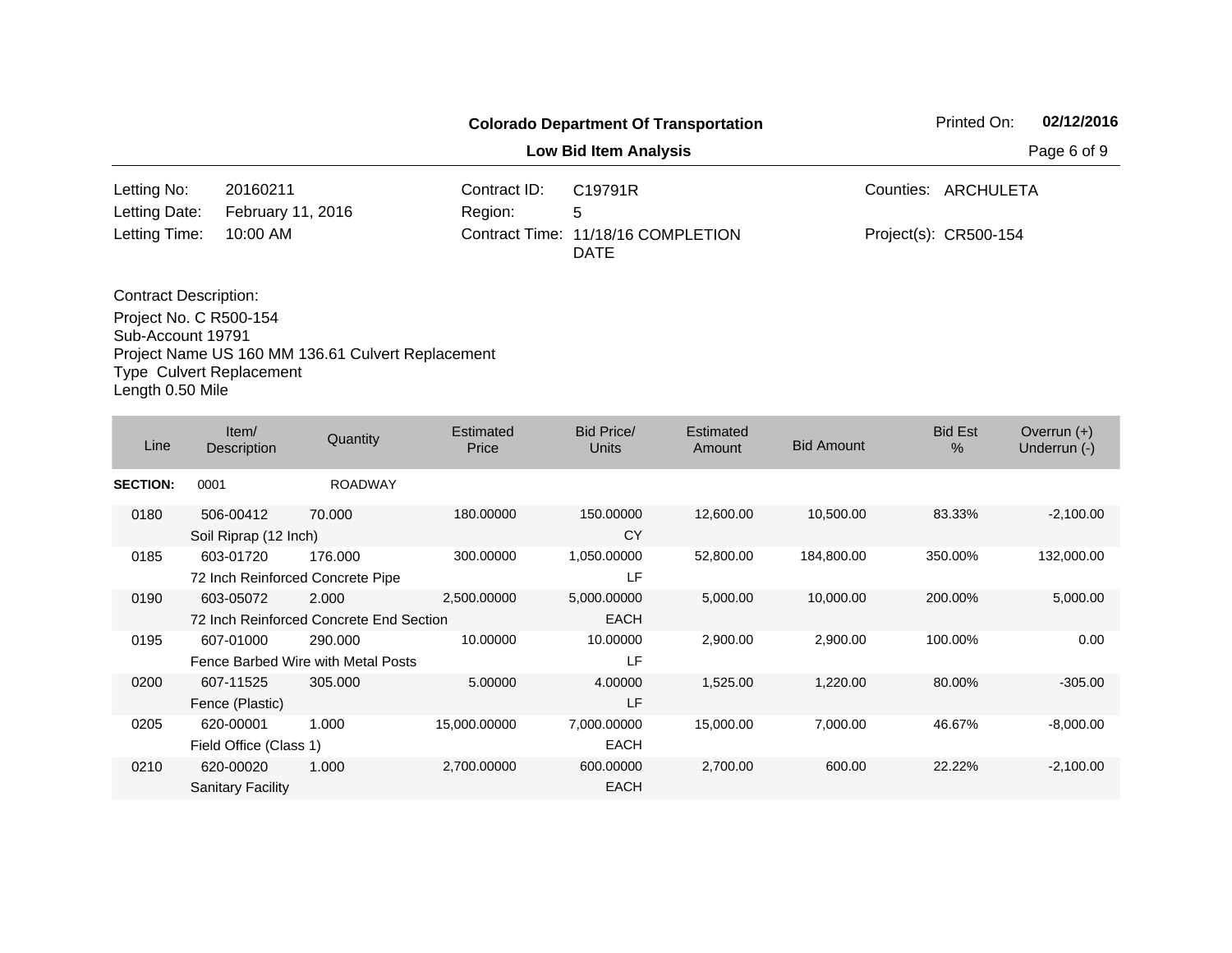|                                 |                                                   |              | <b>Colorado Department Of Transportation</b>      | Printed On:           | 02/12/2016  |
|---------------------------------|---------------------------------------------------|--------------|---------------------------------------------------|-----------------------|-------------|
|                                 |                                                   |              | <b>Low Bid Item Analysis</b>                      |                       | Page 7 of 9 |
| Letting No:                     | 20160211                                          | Contract ID: | C19791R                                           | Counties: ARCHULETA   |             |
| Letting Date:                   | February 11, 2016                                 | Region:      | 5                                                 |                       |             |
| Letting Time:                   | $10:00$ AM                                        |              | Contract Time: 11/18/16 COMPLETION<br><b>DATE</b> | Project(s): CR500-154 |             |
| <b>Contract Description:</b>    |                                                   |              |                                                   |                       |             |
| Project No. C R500-154          |                                                   |              |                                                   |                       |             |
| Sub-Account 19791               |                                                   |              |                                                   |                       |             |
|                                 | Project Name US 160 MM 136.61 Culvert Replacement |              |                                                   |                       |             |
| <b>Type Culvert Replacement</b> |                                                   |              |                                                   |                       |             |

Length 0.50 Mile

| Line            | Item/<br>Description                       | Quantity                                       | Estimated<br>Price | Bid Price/<br><b>Units</b> | <b>Estimated</b><br>Amount | <b>Bid Amount</b> | <b>Bid Est</b><br>$\%$ | Overrun $(+)$<br>Underrun (-) |
|-----------------|--------------------------------------------|------------------------------------------------|--------------------|----------------------------|----------------------------|-------------------|------------------------|-------------------------------|
| <b>SECTION:</b> | 0001                                       | <b>ROADWAY</b>                                 |                    |                            |                            |                   |                        |                               |
| 0215            | 621-00450<br>Detour Pavement               | 1,343.000                                      | 31.00000           | 34.00000<br><b>SY</b>      | 41,633.00                  | 45,662.00         | 109.68%                | 4,029.00                      |
| 0220            | 625-00000<br><b>Construction Surveying</b> | 1.000                                          | 5,000.00000        | 8,000.00000<br>L S         | 5,000.00                   | 8,000.00          | 160.00%                | 3,000.00                      |
| 0225            | 626-00000<br>Mobilization                  | 1.000                                          | 52,000.00000       | 190,000.00000<br>L S       | 52,000.00                  | 190,000.00        | 365.38%                | 138,000.00                    |
| 0230            | 626-01104                                  | 1.000<br>Public Information Services (Tier IV) | 3,700.00000        | 3,000.00000<br>L S         | 3,700.00                   | 3,000.00          | 81.08%                 | $-700.00$                     |
| 0235            | 627-00005<br><b>Epoxy Pavement Marking</b> | 22,000                                         | 350.00000          | 610.00000<br><b>GAL</b>    | 7,700.00                   | 13,420.00         | 174.29%                | 5,720.00                      |
| 0240            | 627-00011                                  | 32,000<br>Pavement Marking Paint (Waterborne)  | 50.00000           | 200.00000<br>GAL           | 1,600.00                   | 6,400.00          | 400.00%                | 4,800.00                      |
| 0245            | 630-00000<br>Flagging                      | 720.000                                        | 28.00000           | 22.00000<br><b>HOUR</b>    | 20,160.00                  | 15,840.00         | 78.57%                 | $-4,320.00$                   |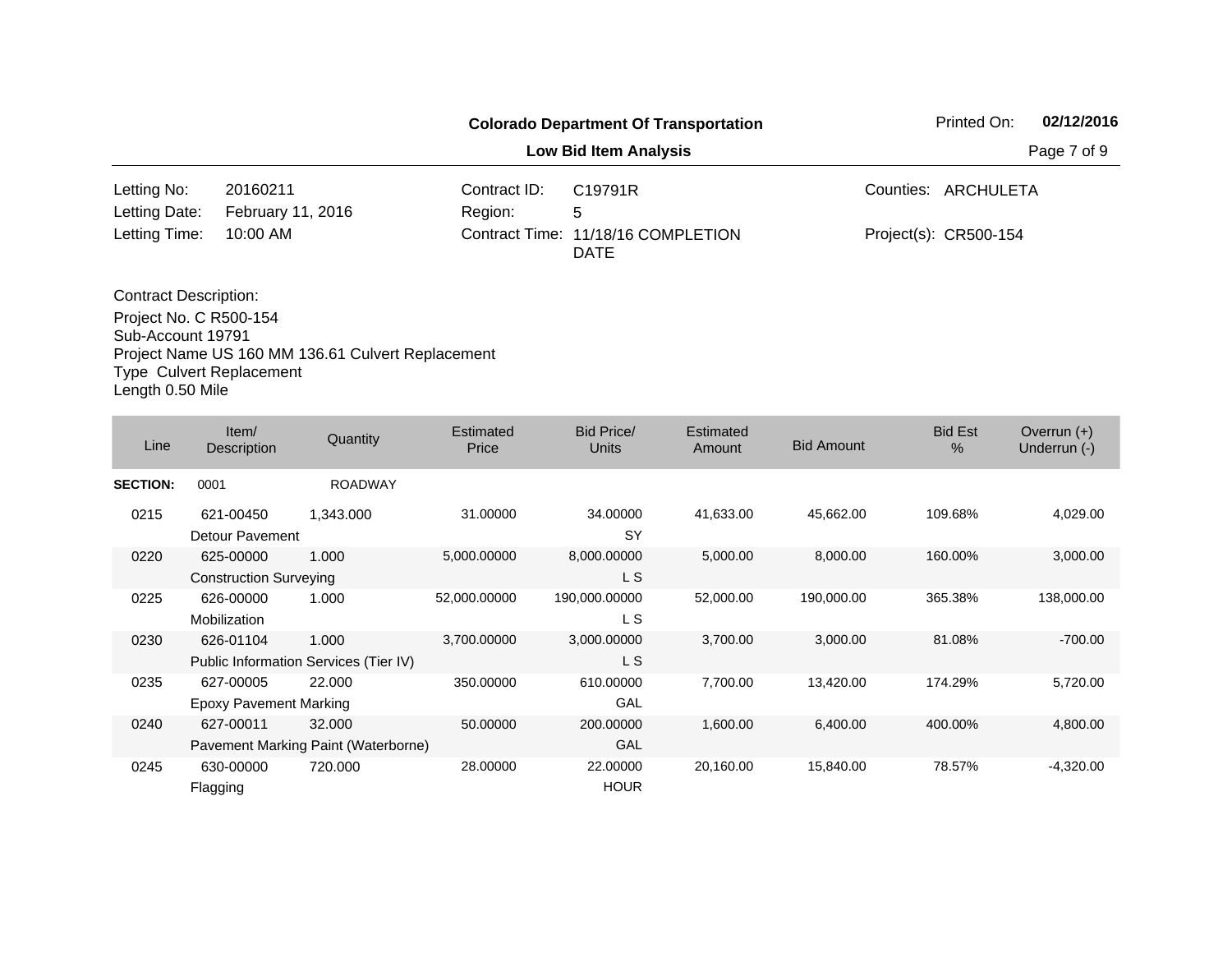|                              |                               |                         | <b>Colorado Department Of Transportation</b> | 02/12/2016<br>Printed On: |
|------------------------------|-------------------------------|-------------------------|----------------------------------------------|---------------------------|
|                              |                               |                         | <b>Low Bid Item Analysis</b>                 | Page 8 of 9               |
| Letting No:<br>Letting Date: | 20160211<br>February 11, 2016 | Contract ID:<br>Region: | C19791R<br>5                                 | Counties: ARCHULETA       |
| Letting Time:                | 10:00 AM                      |                         | Contract Time: 11/18/16 COMPLETION<br>DATE   | Project(s): CR500-154     |
| <b>Contract Description:</b> |                               |                         |                                              |                           |

Project No. C R500-154 Sub-Account 19791 Project Name US 160 MM 136.61 Culvert Replacement Type Culvert Replacement Length 0.50 Mile

| Line            | Item/<br><b>Description</b>                    | Quantity                                              | Estimated<br>Price | Bid Price/<br><b>Units</b> | Estimated<br>Amount | <b>Bid Amount</b> | <b>Bid Est</b><br>$\%$ | Overrun $(+)$<br>Underrun (-) |
|-----------------|------------------------------------------------|-------------------------------------------------------|--------------------|----------------------------|---------------------|-------------------|------------------------|-------------------------------|
| <b>SECTION:</b> | 0001                                           | <b>ROADWAY</b>                                        |                    |                            |                     |                   |                        |                               |
| 0250            | 630-00007<br><b>Traffic Control Inspection</b> | 16.000                                                | 100.00000          | 87.00000<br>DAY            | 1,600.00            | 1,392.00          | 87.00%                 | $-208.00$                     |
| 0255            | 630-00012<br><b>Traffic Control Management</b> | 45.000                                                | 600.00000          | 560.00000<br>DAY           | 27,000.00           | 25,200.00         | 93.33%                 | $-1,800.00$                   |
| 0260            | 630-80341                                      | 6.000<br>Construction Traffic Sign (Panel Size A)     | 40.00000           | 6.00000<br><b>EACH</b>     | 240.00              | 36.00             | 15.00%                 | $-204.00$                     |
| 0265            | 630-80342                                      | 40.000<br>Construction Traffic Sign (Panel Size B)    | 45.00000           | 12.00000<br><b>EACH</b>    | 1,800.00            | 480.00            | 26.67%                 | $-1,320.00$                   |
| 0270            | 630-80343                                      | 8.000<br>Construction Traffic Sign (Panel Size C)     | 50.00000           | 12.00000<br><b>EACH</b>    | 400.00              | 96.00             | 24.00%                 | $-304.00$                     |
| 0275            | 630-80344                                      | 64.000<br>Construction Traffic Sign (Special)         | 50.00000           | 7.00000<br><b>SF</b>       | 3,200.00            | 448.00            | 14.00%                 | $-2,752.00$                   |
| 0280            | 630-80356<br>Panel (A Type)                    | 2.000<br>Advance Warning Flashing or Sequencing Arrow | 1,200.00000        | 290.00000<br><b>EACH</b>   | 2,400.00            | 580.00            | 24.17%                 | $-1,820.00$                   |